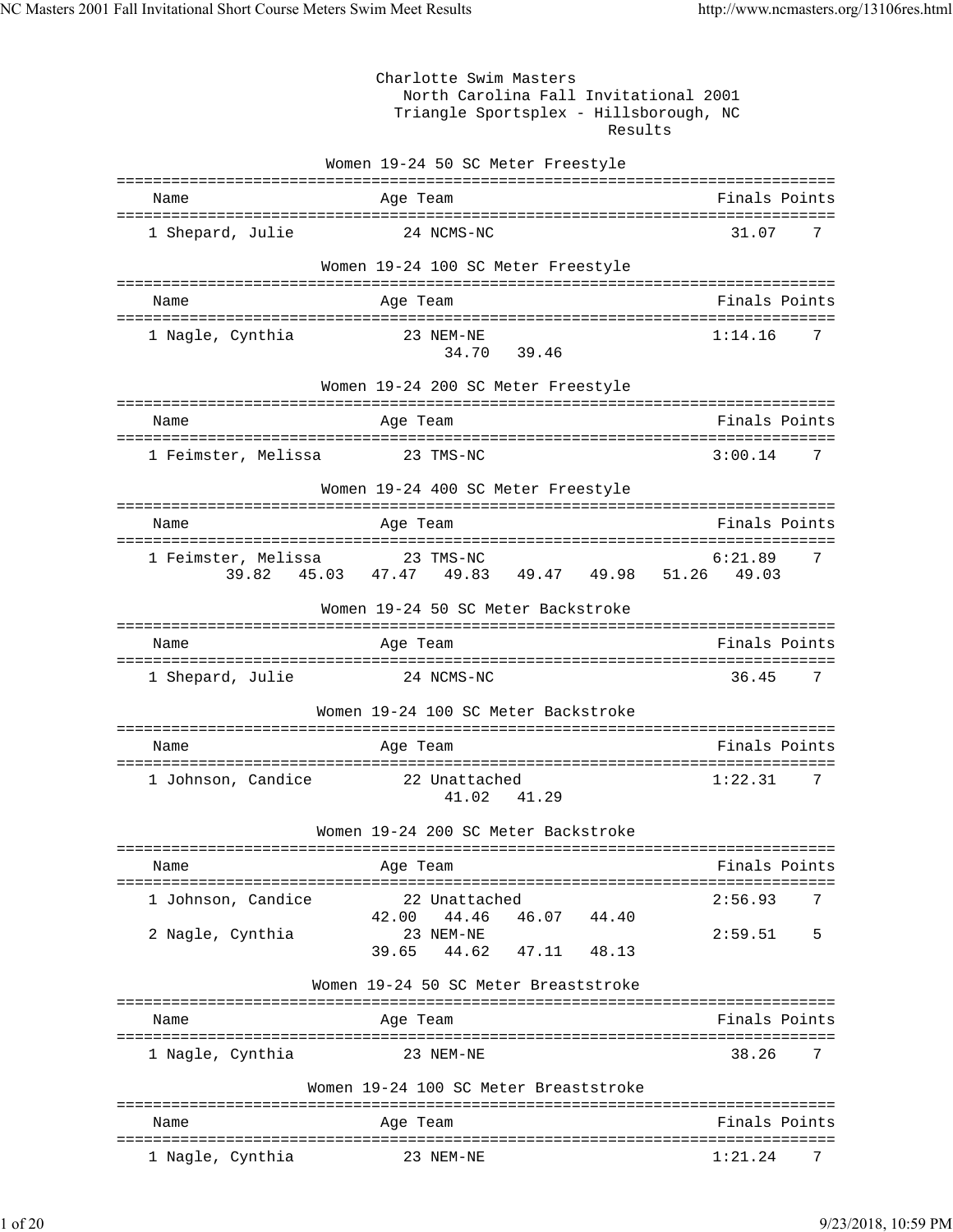| 2 Feimster, Melissa                    | 42.95<br>38.29<br>23 TMS-NC<br>49.73<br>55.62                                  | 5<br>1:45.35             |
|----------------------------------------|--------------------------------------------------------------------------------|--------------------------|
|                                        | Women 19-24 200 SC Meter Breaststroke                                          |                          |
| Name                                   | Age Team                                                                       | Finals Points            |
|                                        |                                                                                |                          |
| 1 Nagle, Cynthia                       | 23 NEM-NE                                                                      | 2:59.51<br>7             |
|                                        | Women 19-24 50 SC Meter Butterfly                                              |                          |
| Name                                   | Aqe Team                                                                       | Finals Points            |
|                                        |                                                                                |                          |
| 1 Shepard, Julie<br>2 Johnson, Candice | 24 NCMS-NC<br>22 Unattached                                                    | 32.29<br>7<br>36.69<br>5 |
|                                        | Women 19-24 100 SC Meter IM                                                    |                          |
| Name                                   | ============<br>Age Team                                                       | Finals Points            |
|                                        |                                                                                |                          |
| 1 Shepard, Julie                       | 24 NCMS-NC<br>35.98<br>42.87                                                   | 1:18.85<br>7             |
| 2 Nagle, Cynthia                       | 23 NEM-NE                                                                      | 1:19.81<br>5             |
| 3 Johnson, Candice                     | 37.95<br>41.86<br>22 Unattached                                                | 1:26.18<br>4             |
|                                        | 38.45<br>47.73                                                                 |                          |
|                                        | Women 19-24 200 SC Meter IM<br>-------------                                   |                          |
|                                        | Age Team                                                                       | Finals Points            |
| Name                                   |                                                                                |                          |
| 1 Johnson, Candice                     | ===============================<br>22 Unattached<br>41.89<br>47.64 58.13 43.33 | 7<br>3:10.99             |
|                                        | Women 25-29 50 SC Meter Freestyle                                              |                          |
| Name                                   | Age Team                                                                       | Finals Points            |
|                                        |                                                                                |                          |
| 1 Chappell, Rynda                      | 27 RAM-NC                                                                      | 42.95<br>7               |
|                                        | Women 25-29 400 SC Meter Freestyle                                             |                          |
| Name                                   | Age Team                                                                       | Finals Points            |
| 1 Hill, Carla                          | 25 RAM-NC                                                                      | 5:48.32<br>7             |
|                                        |                                                                                | 44.73<br>42.95           |
| 2 Chappell, Rynda                      | 27 RAM-NC<br>48.00 53.06 56.76 58.16<br>59.84 59.77 59.16 1:02.43              | 7:37.18<br>5             |
|                                        | Women 25-29 50 SC Meter Backstroke                                             |                          |
| Name                                   | Age Team                                                                       | Finals Points            |
|                                        |                                                                                |                          |
| 1 DeVeaugh-Geiss, Angela               | 25 UNAT-NC                                                                     | 40.32<br>7               |
|                                        | Women 25-29 200 SC Meter Backstroke                                            |                          |
| Name                                   | Age Team                                                                       | Finals Points            |
| 1 DeVeaugh-Geiss, Angela               | 25 UNAT-NC                                                                     | 2:58.48<br>7             |

Women 25-29 50 SC Meter Breaststroke

===============================================================================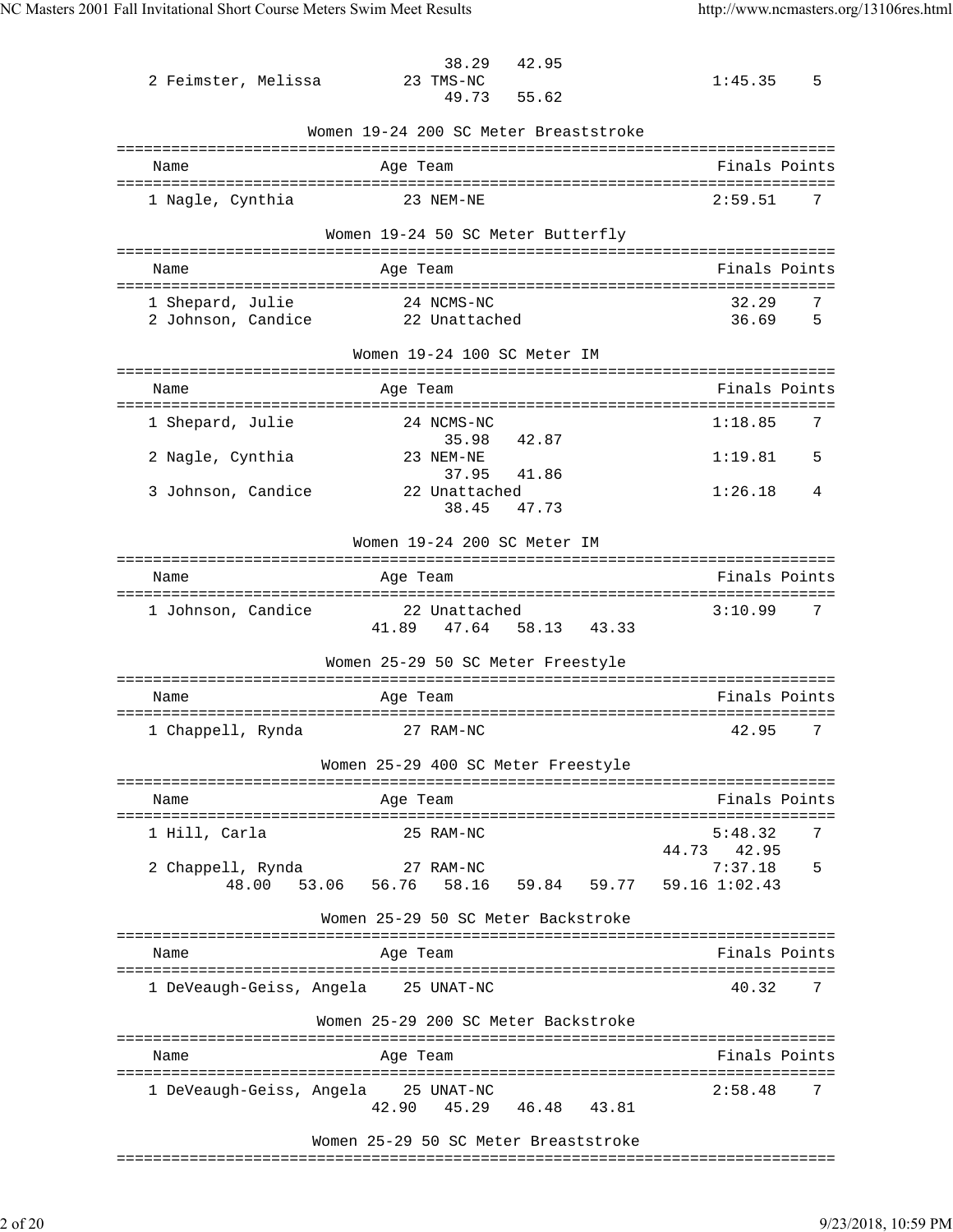Name Age Team Finals Points =============================================================================== 1 DeVeaugh-Geiss, Angela 25 UNAT-NC 44.25 7 Women 25-29 100 SC Meter Breaststroke =============================================================================== Name Age Team Finals Points =============================================================================== 1 Hill, Carla 25 RAM-NC 1:31.31 7 44.34 46.97 Women 25-29 50 SC Meter Butterfly =============================================================================== Name Age Team =============================================================================== 1 DeVeaugh-Geiss, Angela 25 UNAT-NC 36.66 7 Women 25-29 100 SC Meter IM =============================================================================== Name Age Team Finals Points =============================================================================== 1 Hill, Carla 25 RAM-NC 1:28.01 7 45.57 42.44 -- DeVeaugh-Geiss, Angela 25 UNAT-NC DQ 31.04 1:12.77 Women 30-34 100 SC Meter Backstroke =============================================================================== Name Age Team Age Team Finals Points =============================================================================== 1 DeMilia, Mary 30 RAM-NC 1:22.14 7 39.59 42.55 Women 30-34 200 SC Meter Backstroke =============================================================================== Name **Age Team** Age Team Finals Points =============================================================================== 1 DeMilia, Mary 30 RAM-NC 36.57 45.24 48.96 48.04 Women 30-34 100 SC Meter Breaststroke =============================================================================== Name Age Team Finals Points =============================================================================== 1 DeMilia, Mary 30 RAM-NC 1:24.74 7 39.52 45.22 Women 30-34 100 SC Meter Butterfly =============================================================================== Name Age Team Age Team Finals Points =============================================================================== 1 DeMilia, Mary 30 RAM-NC 1:14.23 7 34.04 40.19 Women 30-34 200 SC Meter Butterfly =============================================================================== Name Age Team Finals Points =============================================================================== 1 DeMilia, Mary 30 RAM-NC 2:58.81 7 Women 30-34 100 SC Meter IM =============================================================================== Name **Age Team** Age Team Finals Points =============================================================================== 1 DeMilia, Mary 30 RAM-NC 1:17.55 7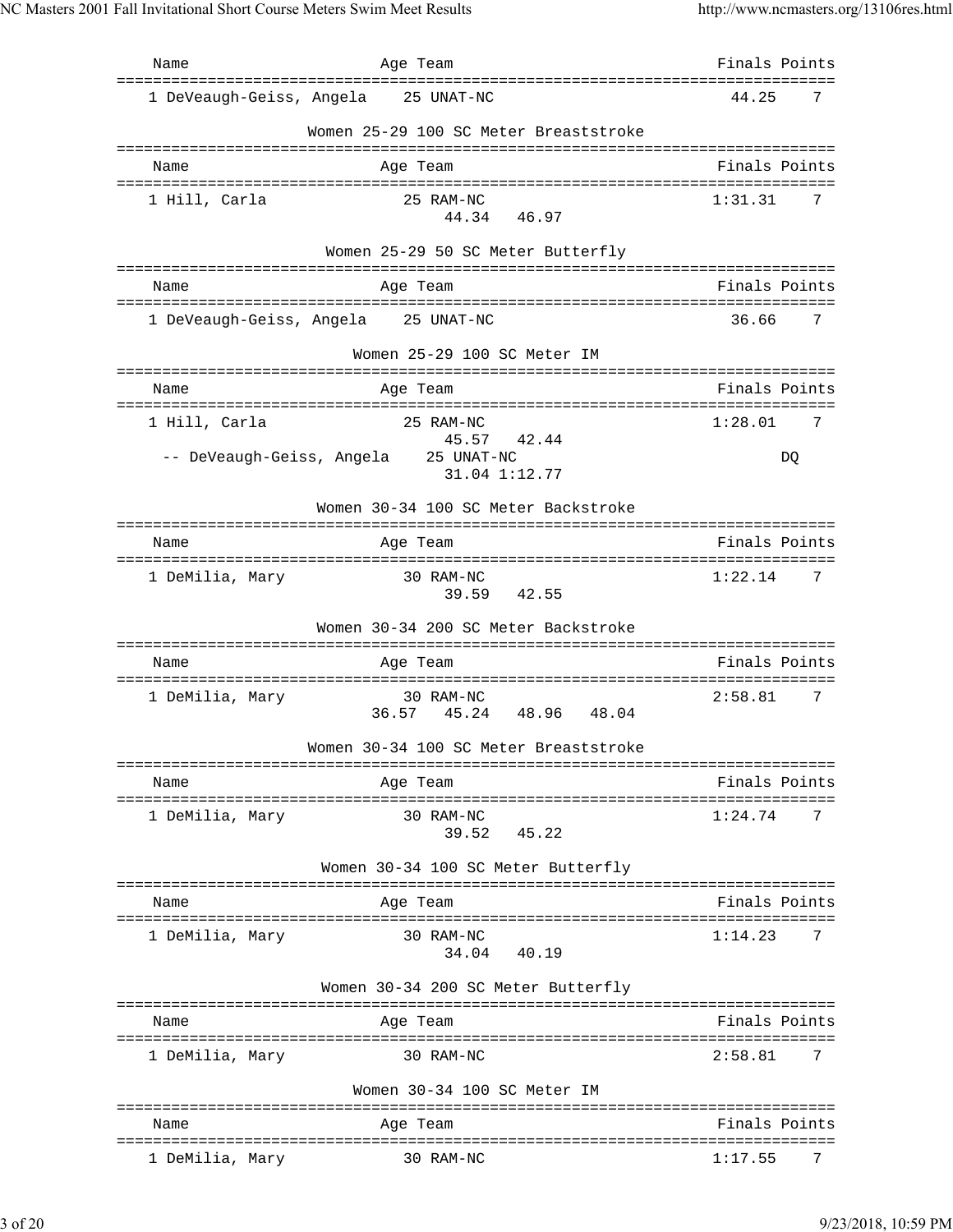36.57 40.98

|                                                             | Women 35-39 50 SC Meter Freestyle                                |                          |
|-------------------------------------------------------------|------------------------------------------------------------------|--------------------------|
| Name                                                        | Age Team                                                         | Finals Points            |
| 1 Battle, Ruth<br>2 Scheimann, Beth                         | 39 Unattached<br>39 VMST-VA                                      | 29.12<br>7<br>5<br>30.16 |
|                                                             | Women 35-39 100 SC Meter Freestyle                               |                          |
| Name                                                        | Age Team                                                         | Finals Points            |
| 1 Battle, Ruth                                              | 39 Unattached<br>34.41 35.47                                     | 1:09.88<br>7             |
|                                                             | Women 35-39 200 SC Meter Freestyle                               |                          |
| Name                                                        | Age Team                                                         | Finals Points            |
| ======================================<br>1 Scheimann, Beth | ================================<br>39 VMST-VA                   | 2:26.35<br>7             |
|                                                             | Women 35-39 400 SC Meter Freestyle                               |                          |
| Name                                                        | Age Team                                                         | Finals Points            |
| 1 Scheimann, Beth                                           | 39 VMST-VA<br>39.55 39.09 39.53 39.56 38.29<br>34.80 38.53 39.02 | 5:08.37<br>7             |
|                                                             | Women 35-39 50 SC Meter Backstroke                               |                          |
| =============<br>Name                                       | Age Team                                                         | Finals Points            |
| 1 McLuskie, Brenda                                          | 35 CSM-NC                                                        | 36.85<br>7               |
|                                                             | Women 35-39 100 SC Meter Backstroke                              |                          |
| Name                                                        | Age Team                                                         | Finals Points            |
| 1 McLuskie, Brenda                                          | 35 CSM-NC<br>38.75<br>42.06                                      | 1:20.81<br>7             |
|                                                             | Women 35-39 200 SC Meter Backstroke                              |                          |
| Name                                                        | Age Team                                                         | Finals Points            |
| 1 McLuskie, Brenda                                          | 35 CSM-NC<br>44.99 45.71<br>39.56 43.96                          | 2:54.22<br>7             |
|                                                             | Women 35-39 50 SC Meter Breaststroke                             |                          |
| Name                                                        | Age Team                                                         | Finals Points            |
| 1 Scheimann, Beth                                           | 39 VMST-VA                                                       | 38.78<br>7               |
|                                                             | Women 35-39 100 SC Meter Breaststroke                            |                          |
| Name                                                        | Age Team                                                         | Finals Points            |
| 1 Scheimann, Beth                                           | 39 VMST-VA<br>40.49 44.73                                        | 1:25.22<br>7             |
|                                                             | Women 35-39 50 SC Meter Butterfly                                |                          |
| Name                                                        | Age Team                                                         | Finals Points            |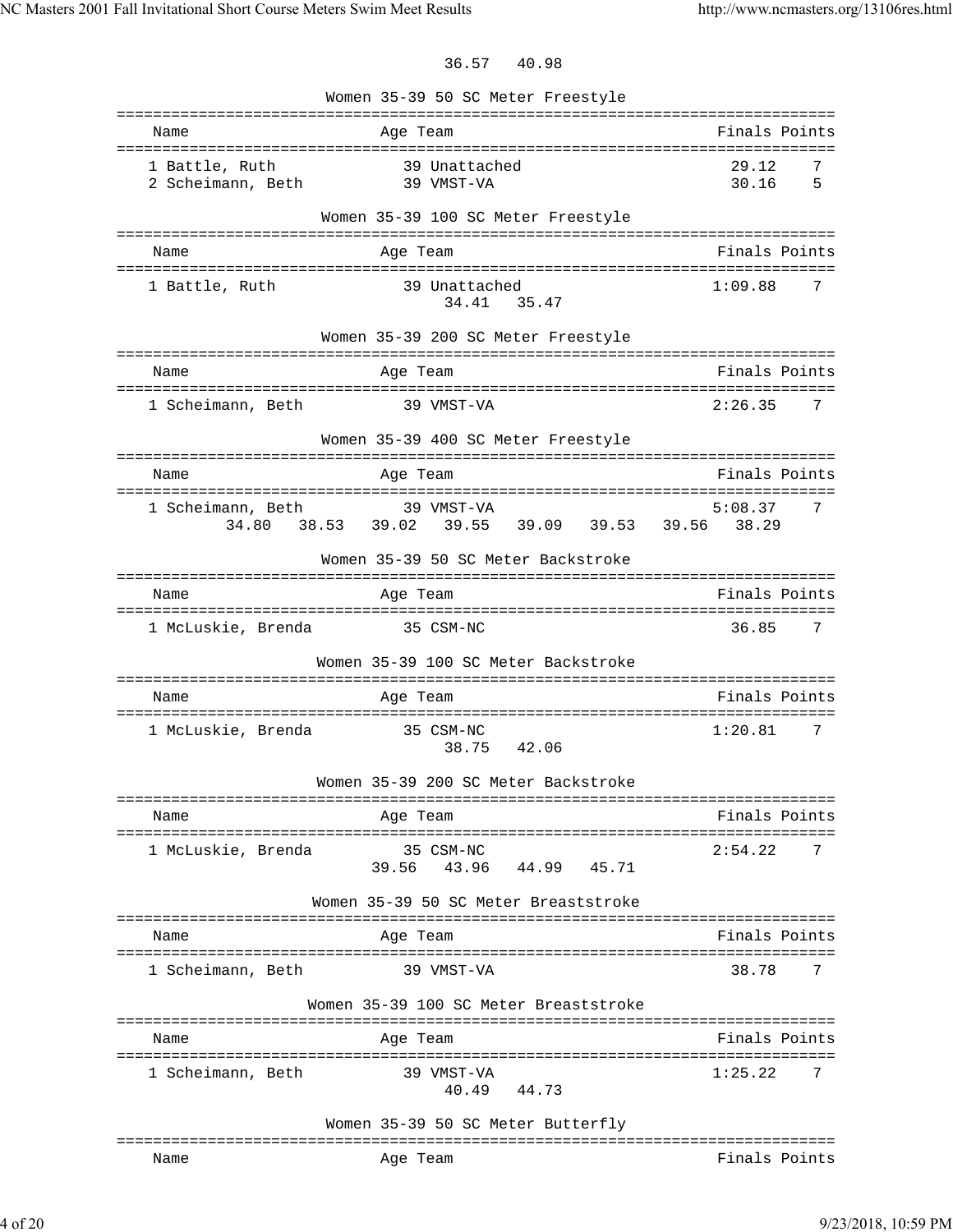|                    |                                                                                              | =====================              |
|--------------------|----------------------------------------------------------------------------------------------|------------------------------------|
| 1 Battle, Ruth     | 39 Unattached                                                                                | 32.39<br>7                         |
|                    | Women 35-39 100 SC Meter IM                                                                  |                                    |
| Name               | Age Team                                                                                     | Finals Points                      |
| 1 Battle, Ruth     | 39 Unattached                                                                                | 1:19.05<br>7                       |
| 2 McLuskie, Brenda | 36.93<br>42.12<br>35 CSM-NC                                                                  | 5<br>1:20.29                       |
|                    | 37.64<br>42.65                                                                               |                                    |
|                    | Women 35-39 200 SC Meter IM<br>===================<br>-------------------------------------- |                                    |
| Name               | Age Team                                                                                     | Finals Points                      |
| 1 McLuskie, Brenda | 35 CSM-NC<br>52.45 40.56<br>40.59 42.16                                                      | 2:55.76<br>7                       |
|                    | Women 40-44 50 SC Meter Freestyle                                                            |                                    |
| Name               | Age Team                                                                                     | Finals Points                      |
| 1 Robinson, Robin  | 44 Unattached                                                                                | 33.30<br>7                         |
|                    | Women 40-44 100 SC Meter Freestyle                                                           |                                    |
| Name               | Age Team                                                                                     | Finals Points                      |
| 1 Robinson, Robin  | 44 Unattached<br>35.45 38.45                                                                 | 1:13.90<br>7                       |
|                    | Women 40-44 50 SC Meter Backstroke                                                           |                                    |
| Name               | Age Team                                                                                     | Finals Points                      |
| 1 Robinson, Robin  | 44 Unattached                                                                                | 41.20<br>7                         |
|                    | Women 40-44 200 SC Meter Backstroke                                                          |                                    |
| Name               | Age Team                                                                                     | Finals Points                      |
| 1 Stott, Kim       | 42 RAM-NC<br>43.87 46.63 46.84 44.85                                                         | 3:02.19<br>7                       |
|                    | Women 40-44 100 SC Meter IM                                                                  |                                    |
|                    |                                                                                              |                                    |
| Name               | Age Team                                                                                     | Finals Points                      |
| 1 Stott, Kim       | 42 RAM-NC<br>38.99<br>46.41                                                                  | 1:25.40<br>7                       |
| 2 Robinson, Robin  | 44 Unattached<br>40.60<br>45.00                                                              | 1:25.60<br>5                       |
|                    | Women 40-44 200 SC Meter IM                                                                  |                                    |
| Name               | Age Team                                                                                     | Finals Points                      |
| 1 Stott, Kim       | 42 RAM-NC<br>40.67 48.24 54.26 43.86                                                         | ------------------<br>3:07.03<br>7 |
|                    | Women 45-49 50 SC Meter Freestyle                                                            |                                    |
| Name               | Age Team                                                                                     | Finals Points                      |
|                    |                                                                                              |                                    |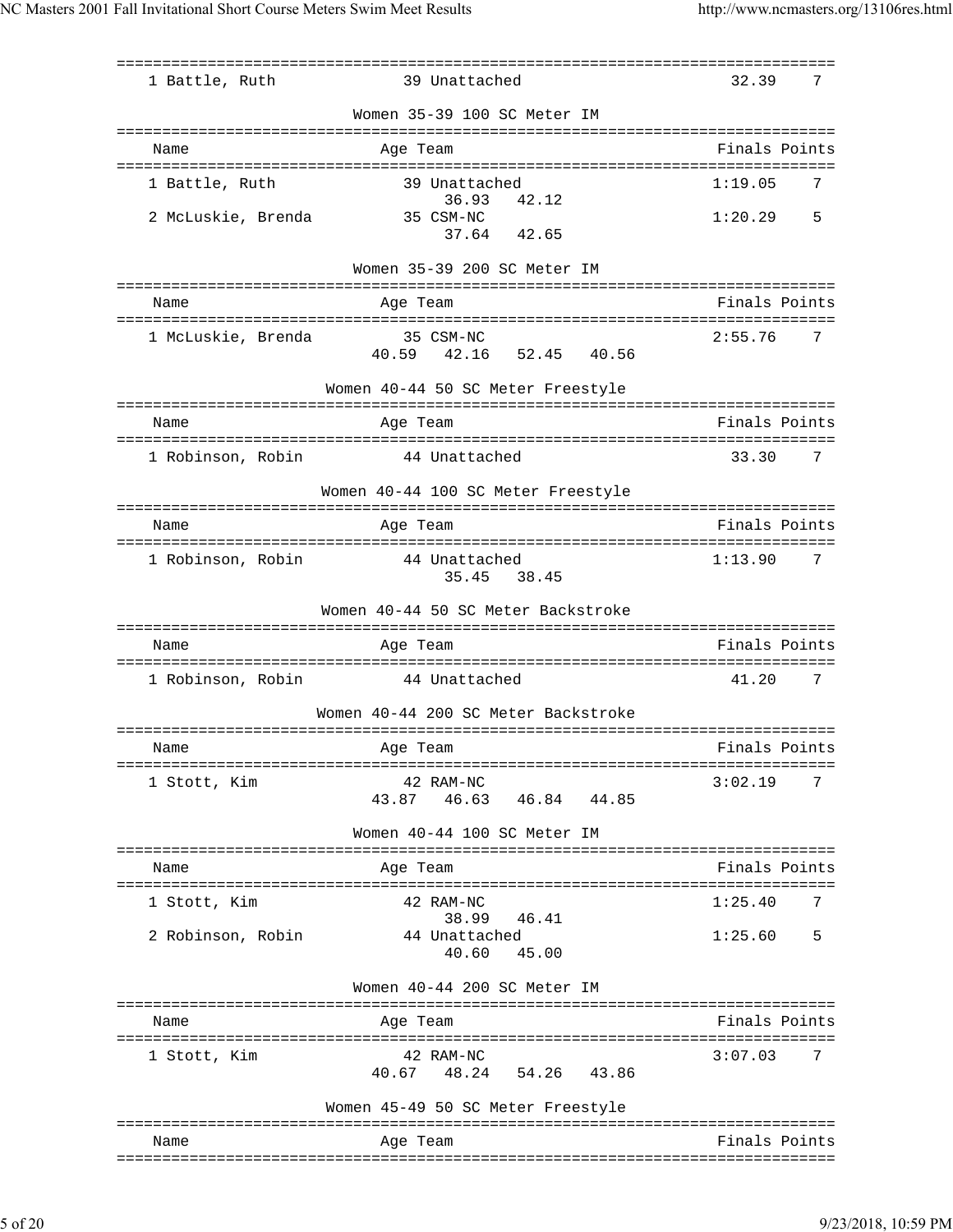| 1 Phillips, Rita      | 48 CSM-NC                                                              | 56.50<br>7                           |
|-----------------------|------------------------------------------------------------------------|--------------------------------------|
|                       | Women 45-49 100 SC Meter Freestyle                                     |                                      |
| Name                  | Age Team                                                               | Finals Points                        |
| 1 Phillips, Rita      | 48 CSM-NC<br>56.06 1:07.04                                             | 2:03.10<br>7                         |
|                       | Women 45-49 200 SC Meter Freestyle                                     |                                      |
| Name                  | Age Team                                                               | Finals Points                        |
| 1 Amick, Bev          | 47 AWSM-NC                                                             | 2:36.07<br>7                         |
|                       | Women 45-49 400 SC Meter Freestyle                                     |                                      |
| Name                  | Age Team                                                               | Finals Points                        |
| 1 Amick, Bev<br>35.33 | 47 AWSM-NC<br>39.72 40.73<br>40.99<br>41.28                            | 5:21.28<br>7<br>41.28 41.36<br>40.59 |
|                       | Women 45-49 800 SC Meter Freestyle                                     |                                      |
| Name                  | Age Team                                                               | Finals Points                        |
| 1 Amick, Bev          | 47 AWSM-NC                                                             | 11: 12.19<br>7                       |
| ============          | Women 45-49 50 SC Meter Backstroke                                     |                                      |
| Name                  | Age Team                                                               | Finals Points                        |
| 1 Phillips, Rita      | 48 CSM-NC                                                              | 1:04.06<br>7                         |
|                       | Women 45-49 100 SC Meter Backstroke                                    |                                      |
| Name                  | Age Team                                                               | Finals Points                        |
| 1 Phillips, Rita      | 48 CSM-NC<br>$1:04.62$ $1:08.57$                                       | 2:13.19<br>7                         |
|                       | Women 45-49 50 SC Meter Butterfly                                      |                                      |
| Name                  | Age Team                                                               | Finals Points                        |
| 1 Amick, Bev          | 47 AWSM-NC                                                             | 34.79<br>7                           |
|                       | Women 45-49 100 SC Meter Butterfly<br>================================ | ===========                          |
| Name<br>===========   | Age Team                                                               | Finals Points                        |
| 1 Amick, Bev          | 47 AWSM-NC<br>36.30 41.11                                              | 1:17.41<br>7                         |
|                       | Women 50-54 100 SC Meter Freestyle                                     |                                      |
| Name                  | Age Team                                                               | Finals Points                        |
| 1 Finch, Dale         | 51 Unattached<br>40.55 43.54                                           | 1:24.09<br>7                         |
|                       | Women 50-54 800 SC Meter Freestyle                                     |                                      |
| Name                  | Age Team                                                               | Finals Points                        |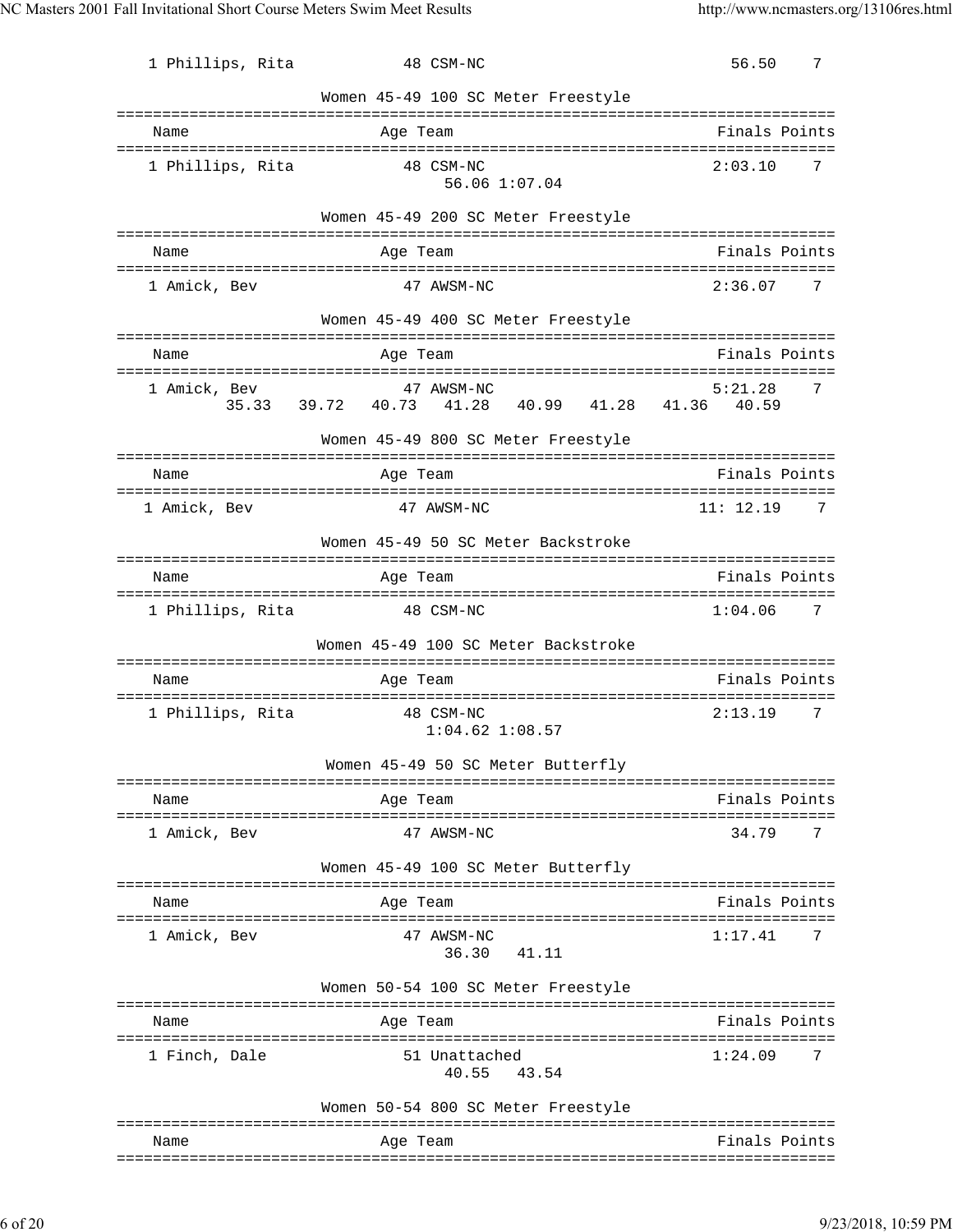| 1 Cathey, Sandra                        | 52 NCMS-NC                                  | 13:07.85<br>7                      |
|-----------------------------------------|---------------------------------------------|------------------------------------|
|                                         | Women 50-54 50 SC Meter Breaststroke        |                                    |
|                                         |                                             |                                    |
| Name                                    | Age Team                                    | Finals Points                      |
| 1 Finch, Dale                           | 51 Unattached                               | 49.76<br>7                         |
|                                         | Women 50-54 100 SC Meter Breaststroke       |                                    |
| Name                                    | Age Team                                    | Finals Points                      |
| 1 Cathey, Sandra                        | 52 NCMS-NC                                  | 1:41.66<br>7                       |
| 2 Finch, Dale                           | 48.31 53.35<br>51 Unattached<br>52.97 58.24 | 1:51.21<br>5                       |
|                                         | Women 50-54 200 SC Meter Butterfly          |                                    |
| Name                                    | Age Team                                    | Finals Points                      |
| 1 Cathey, Sandra                        | 52 NCMS-NC                                  | 3:38.66<br>7                       |
|                                         | Women 50-54 100 SC Meter IM                 |                                    |
|                                         |                                             |                                    |
| Name                                    | Age Team                                    | Finals Points                      |
| 1 Finch, Dale                           | 51 Unattached<br>51.70<br>48.21             | 1:39.91<br>7                       |
|                                         | Women 50-54 400 SC Meter IM                 |                                    |
| Name                                    | Age Team                                    | Finals Points                      |
|                                         |                                             |                                    |
| 1 Cathey, Sandra                        | 52 NCMS-NC                                  | 6:59.63<br>7                       |
|                                         | Women 55-59 50 SC Meter Freestyle           |                                    |
| Name                                    | Age Team                                    | Finals Points                      |
|                                         |                                             |                                    |
|                                         | 1 Brooks, S.A.M. 57 NCAM-NC                 | 56.17<br>7                         |
|                                         | Women 55-59 100 SC Meter Freestyle          |                                    |
| Name                                    | Age Team                                    | Finals Points                      |
| 1 Brooks, S.A.M.                        | 57 NCAM-NC<br>$1:01.98$ $1:10.94$           | 2:12.92<br>7                       |
|                                         | Women 55-59 50 SC Meter Backstroke          |                                    |
| Name                                    | Age Team                                    | Finals Points                      |
|                                         |                                             |                                    |
| 1 Mitchell, Jeannie<br>2 Brooks, S.A.M. | 55 PEAK-NC<br>57 NCAM-NC                    | 40.43<br>7<br>1:08.65<br>5         |
|                                         | Women 55-59 100 SC Meter Backstroke         |                                    |
| Name                                    | Age Team                                    | Finals Points                      |
| 1 Mitchell, Jeannie                     | 55 PEAK-NC<br>44.77 46.64                   | :=================<br>7<br>1:31.41 |
|                                         |                                             |                                    |

Women 55-59 200 SC Meter Backstroke

===============================================================================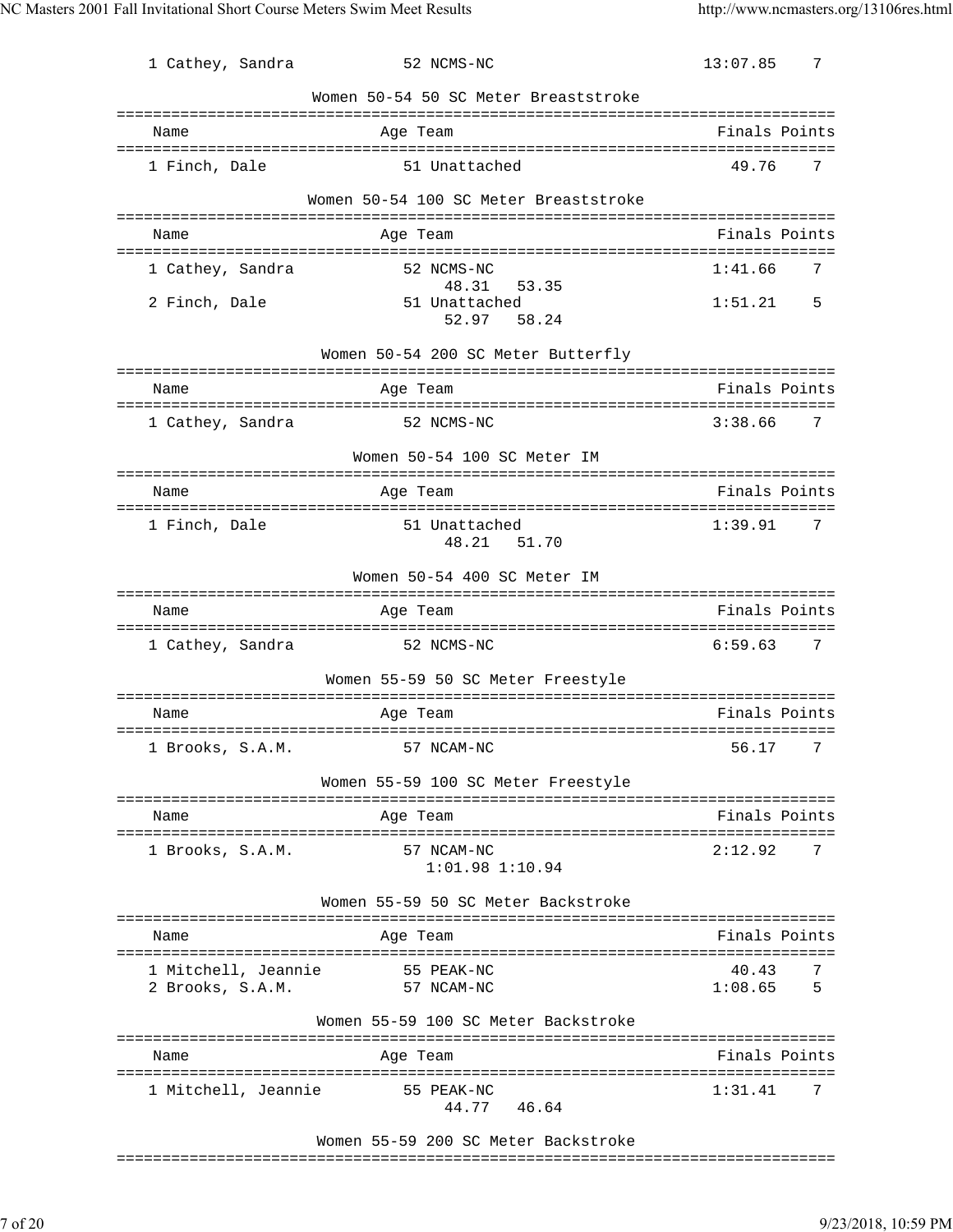| Name                                                        | Age Team                                | Finals Points            |
|-------------------------------------------------------------|-----------------------------------------|--------------------------|
| ====================================<br>1 Mitchell, Jeannie | 55 PEAK-NC<br>46.82 50.08 52.17 49.77   | 3:18.84<br>7             |
|                                                             | Women 55-59 50 SC Meter Breaststroke    |                          |
| Name                                                        | Age Team                                | Finals Points            |
| 1 Brooks, S.A.M.                                            | 57 NCAM-NC                              | 1:12.39<br>7             |
|                                                             | Women 55-59 100 SC Meter Breaststroke   |                          |
| Name                                                        | Age Team                                | Finals Points            |
| 1 Brooks, S.A.M.                                            | 57 NCAM-NC<br>$1:15.14$ $1:22.79$       | 2:37.93<br>7             |
|                                                             | Women 55-59 100 SC Meter IM             |                          |
| Name                                                        | Age Team                                | Finals Points            |
| 1 Mitchell, Jeannie                                         | 55 PEAK-NC<br>42.37 50.04               | 1:32.41<br>7             |
|                                                             | Women 55-59 200 SC Meter IM             |                          |
| Name                                                        | Age Team                                | Finals Points            |
| 1 Mitchell, Jeannie                                         | 55 PEAK-NC<br>48.59 50.30 59.50 50.00   | 3:28.39<br>7             |
|                                                             | Women 60-64 50 SC Meter Freestyle       |                          |
| Name                                                        | Age Team                                | Finals Points            |
| 1 Newell, Sally                                             | 64 RAM-NC                               | 40.37<br>7               |
|                                                             | Women 60-64 50 SC Meter Backstroke      |                          |
| Name                                                        | Age Team                                | Finals Points            |
|                                                             |                                         |                          |
| 1 Newell, Sally<br>2 Blackwell, Ceil                        | 64 RAM-NC<br>61 RAM-NC                  | 46.29<br>7<br>47.20<br>5 |
|                                                             | Women 60-64 100 SC Meter Backstroke     |                          |
| Name                                                        | Age Team                                | Finals Points            |
| 1 Blackwell, Ceil                                           | 61 RAM-NC<br>51.17 54.34                | 1:45.51<br>7             |
|                                                             | Women 60-64 200 SC Meter Backstroke     |                          |
| Name                                                        | Age Team                                | Finals Points            |
| 1 Blackwell, Ceil                                           | 61 RAM-NC<br>53.51  58.60  58.73  56.60 | 3:47.44<br>7             |
|                                                             | Women 60-64 50 SC Meter Breaststroke    |                          |
| Name                                                        | Age Team                                | Finals Points            |
| 1 Newell, Sally                                             | 64 RAM-NC                               | 46.60<br>7               |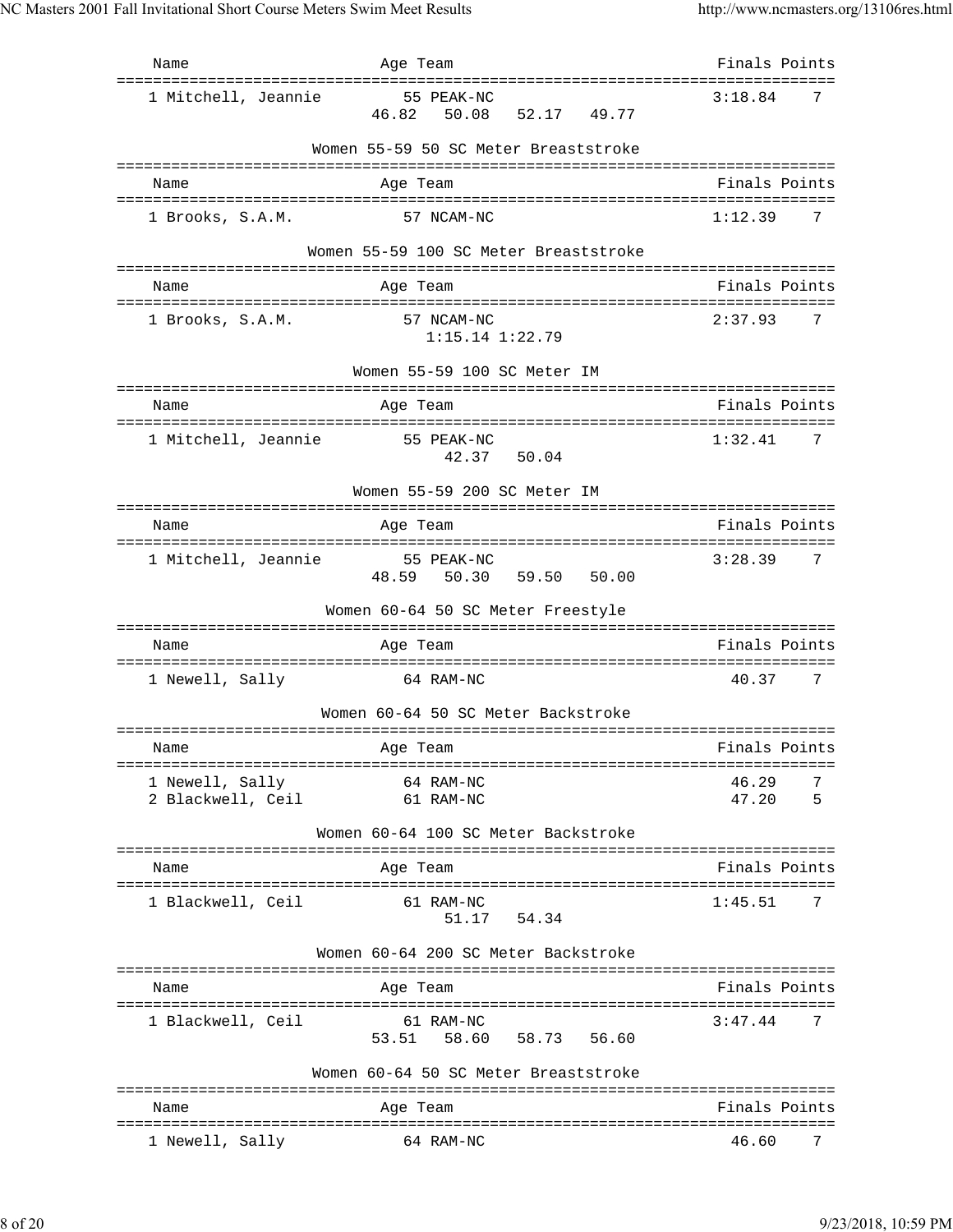|                                       | Women 60-64 50 SC Meter Butterfly                                              |                          |
|---------------------------------------|--------------------------------------------------------------------------------|--------------------------|
| Name                                  | Age Team                                                                       | Finals Points            |
| 1 Newell, Sally                       | 64 RAM-NC                                                                      | 53.35<br>7               |
|                                       | Women 60-64 100 SC Meter IM                                                    |                          |
| Name                                  | Age Team                                                                       | Finals Points            |
| 1 Blackwell, Ceil                     | 61 RAM-NC<br>53.76<br>48.64                                                    | 1:42.40<br>7             |
|                                       | Women 65-69 50 SC Meter Backstroke                                             |                          |
| Name                                  | Age Team                                                                       | Finals Points            |
|                                       | 1 Robbins-Bonitz, Suzanne 68 WYM-NC                                            | 50.12<br>7               |
|                                       | Women 65-69 100 SC Meter Backstroke                                            |                          |
| Name                                  | Age Team                                                                       | Finals Points            |
| 1 Robbins-Bonitz, Suzanne             | 68 WYM-NC<br>58.11 1:02.34                                                     | 2:00.45<br>7             |
|                                       | Women 65-69 200 SC Meter Backstroke                                            |                          |
| Name                                  | Age Team                                                                       | Finals Points            |
|                                       | 1 Robbins-Bonitz, Suzanne 68 WYM-NC<br>$1:00.96$ $1:06.04$ $1:07.10$ $1:03.58$ | 4:17.68<br>7             |
|                                       | Women 65-69 100 SC Meter Breaststroke                                          |                          |
| Name                                  | Age Team                                                                       | Finals Points            |
| 1 Robbins-Bonitz, Suzanne             | 68 WYM-NC<br>$1:01.80$ $1:13.92$                                               | 2:15.72<br>7             |
|                                       | Men 19-24 50 SC Meter Freestyle                                                |                          |
| Name                                  | Age Team                                                                       | Finals Points            |
| 1 Fansler, Justin<br>2 Porco, Filippo | 22 NCAM-NC<br>24 NCAM-NC                                                       | 28.46<br>7<br>29.93<br>5 |
|                                       | Men 19-24 100 SC Meter Freestyle                                               |                          |
| Name                                  | Age Team                                                                       | Finals Points            |
| 1 Fansler, Justin                     | 22 NCAM-NC<br>33.25<br>30.23                                                   | 7<br>1:03.48             |
|                                       | Men 19-24 800 SC Meter Freestyle                                               |                          |
| Name                                  | Age Team                                                                       | Finals Points            |
| 1 Porco, Filippo                      | 24 NCAM-NC                                                                     | 11:51.59<br>7            |
|                                       | Men 19-24 50 SC Meter Breaststroke                                             |                          |
| Name                                  | Age Team                                                                       | Finals Points            |
| 1 Porco, Filippo                      | 24 NCAM-NC                                                                     | 37.60<br>7               |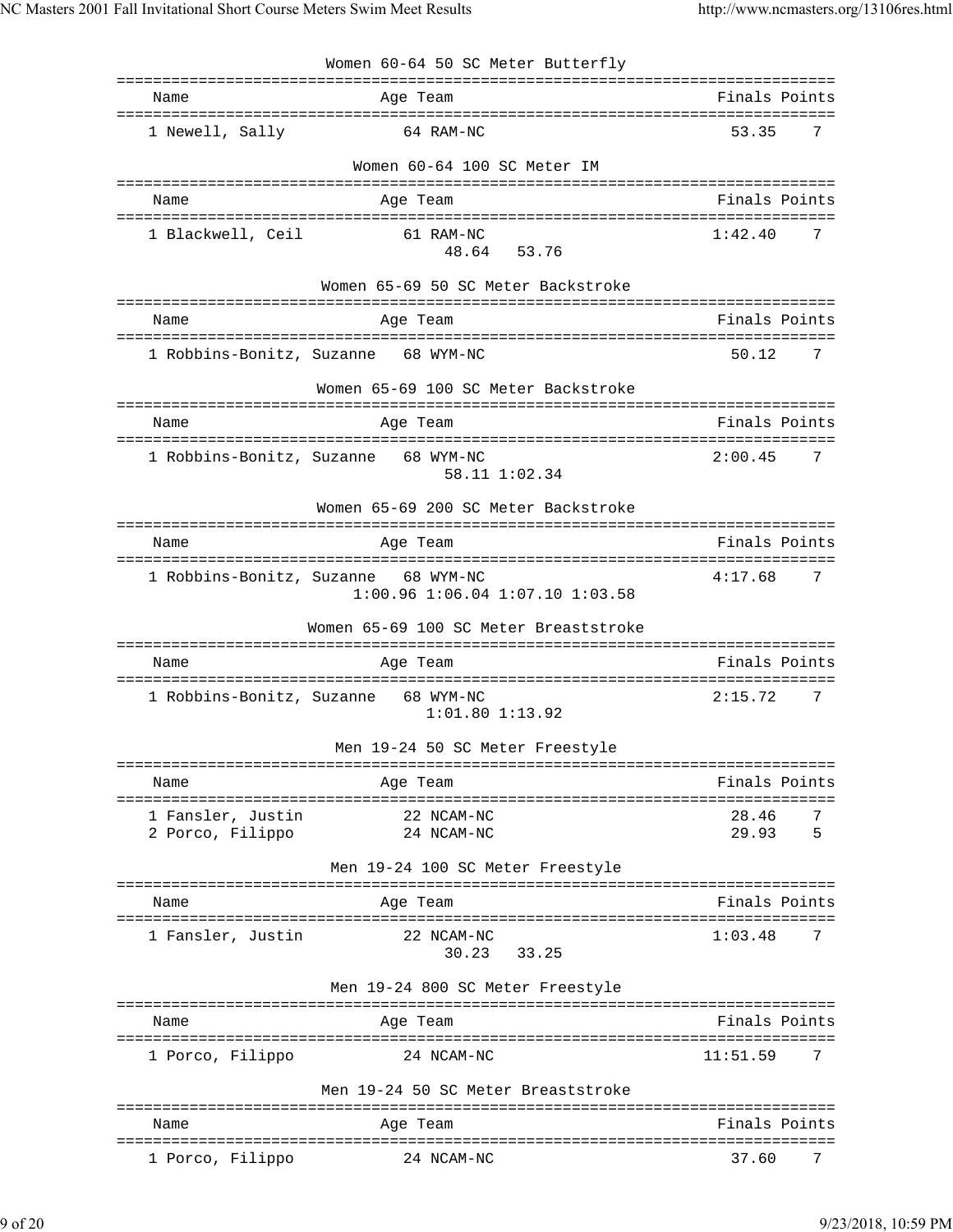|                                  | Men 19-24 100 SC Meter Breaststroke                     |                                     |
|----------------------------------|---------------------------------------------------------|-------------------------------------|
| Name                             | Age Team                                                | Finals Points                       |
| 1 Fansler, Justin                | 22 NCAM-NC<br>39.60<br>43.84                            | 1:23.44<br>7                        |
|                                  | Men 19-24 100 SC Meter IM                               |                                     |
| Name                             | Age Team                                                | Finals Points                       |
| 1 Fansler, Justin                | 22 NCAM-NC<br>35.18<br>39.20                            | 1:14.38<br>7                        |
|                                  | Men 19-24 400 SC Meter IM                               |                                     |
| Name                             | Age Team                                                | Finals Points                       |
| -- Porco, Filippo                | 24 NCAM-NC<br>37.06 52.34 51.60 51.67 53.51 56.31 45.17 | DQ<br>44.71                         |
|                                  | Men 25-29 50 SC Meter Freestyle                         |                                     |
| Name                             | Age Team                                                | Finals Points                       |
| 1 Wilk, Tomas<br>2 Wasik, Mark   | 28 RAM-NC<br>27 TMS-NC                                  | 31.04<br>7<br>32.17<br>5            |
|                                  | Men 25-29 100 SC Meter Freestyle                        |                                     |
| Name                             | Age Team<br>:==============                             | Finals Points<br>================== |
| 1 Wilk, Tomas                    | 28 RAM-NC<br>38.26<br>33.03                             | 1:11.29<br>7                        |
| 2 Wasik, Mark                    | 27 TMS-NC<br>34.13<br>38.10                             | 1:12.23<br>5                        |
|                                  | Men 25-29 200 SC Meter Freestyle                        |                                     |
| Name                             | Age Team                                                | Finals Points                       |
| 1 Wasik, Mark                    | 27 TMS-NC<br>35.82<br>39.48<br>41.26 43.29              | 2:39.85<br>7                        |
|                                  | Men 25-29 400 SC Meter Freestyle                        |                                     |
| Name                             | Age Team                                                | Finals Points                       |
| 1 Wilk, Tomas<br>36.96<br>42.55  | 28 RAM-NC<br>44.61<br>44.28<br>44.36<br>44.75           | 5:45.80<br>7<br>44.76<br>43.53      |
|                                  | Men 25-29 50 SC Meter Breaststroke                      |                                     |
| Name                             | Age Team                                                | Finals Points                       |
| 1 Wilk, Tomas                    | 28 RAM-NC                                               | 38.44<br>7                          |
|                                  | Men 25-29 100 SC Meter Breaststroke                     |                                     |
| Name                             | Age Team                                                | Finals Points                       |
| :==============<br>1 Wilk, Tomas | =====================<br>28 RAM-NC<br>40.10<br>44.21    | =================<br>1:24.31<br>7   |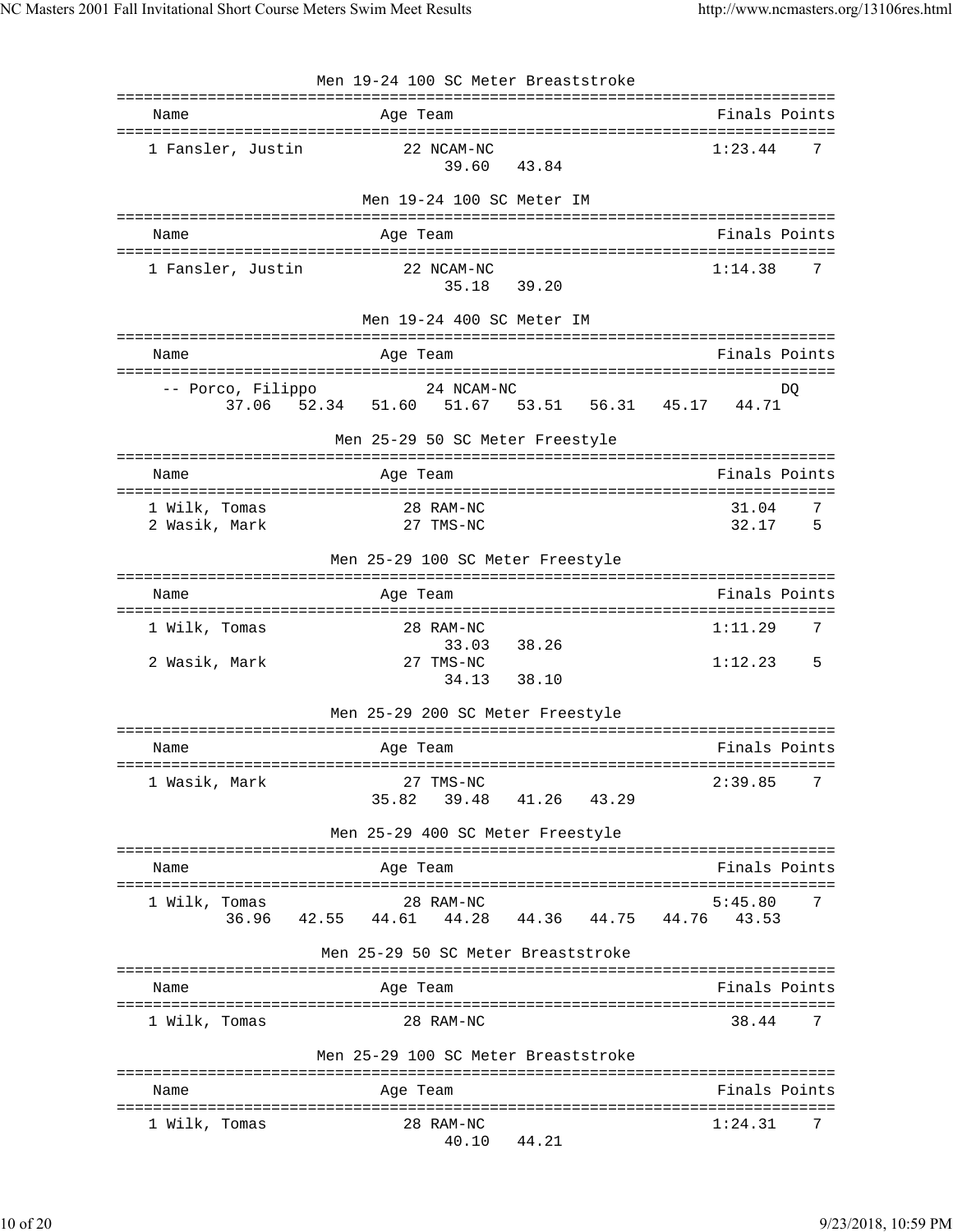| Finals Points<br>Name<br>Age Team<br>7<br>27 TMS-NC<br>34.24<br>1 Wasik, Mark<br>Men 25-29 100 SC Meter IM<br>Finals Points<br>Age Team<br>Name<br>1 Wasik, Mark<br>27 TMS-NC<br>1:29.16<br>7<br>41.29<br>47.87<br>Men 30-34 50 SC Meter Freestyle<br>Finals Points<br>Name<br>Age Team<br>27.61<br>1 Bashista, Mark<br>31 NCAM-NC<br>7<br>28.96<br>5<br>2 Paige, Russell<br>31 NCMS-NC<br>3 Davis, William<br>34 CSM-NC<br>30.05<br>4<br>4 King, Todd<br>31.80<br>31 FAMS-NC<br>3<br>Men 30-34 100 SC Meter Freestyle<br>Finals Points<br>Age Team<br>Name<br>1 Farrell, Andrew<br>7<br>31 ORL-FL<br>55.82<br>28.72<br>27.10<br>31 NCAM-NC<br>1:04.47<br>2 Bashista, Mark<br>5<br>34.17<br>30.30<br>3 Davis, William<br>1:04.71<br>34 CSM-NC<br>4<br>31.70<br>33.01<br>Men 30-34 200 SC Meter Freestyle<br>Finals Points<br>Age Team<br>Name<br>7<br>1 Farrell, Andrew<br>31 ORL-FL<br>2:01.93<br>31.14 32.49<br>28.08<br>30.22<br>2 Davis, William<br>34 CSM-NC<br>2:21.27<br>5<br>Men 30-34 400 SC Meter Freestyle<br>Finals Points<br>Name<br>Age Team<br>7<br>1 Farrell, Andrew<br>31 ORL-FL<br>4:23.78<br>32.55<br>33.91 34.07 33.45<br>29.25<br>33.88<br>33.70<br>32.97<br>Men 30-34 800 SC Meter Freestyle<br>Finals Points<br>Age Team<br>Name<br>1 Farrell, Andrew<br>31 ORL-FL<br>9:31.43<br>7<br>Men 30-34 50 SC Meter Backstroke<br>Name<br>Finals Points<br>Age Team<br>1 King, Todd<br>31 FAMS-NC<br>36.88<br>5<br>38.28<br>2 Paige, Russell<br>31 NCMS-NC<br>Men 30-34 100 SC Meter Backstroke<br>Finals Points<br>Name<br>Age Team | Men 25-29 50 SC Meter Butterfly |  |
|-----------------------------------------------------------------------------------------------------------------------------------------------------------------------------------------------------------------------------------------------------------------------------------------------------------------------------------------------------------------------------------------------------------------------------------------------------------------------------------------------------------------------------------------------------------------------------------------------------------------------------------------------------------------------------------------------------------------------------------------------------------------------------------------------------------------------------------------------------------------------------------------------------------------------------------------------------------------------------------------------------------------------------------------------------------------------------------------------------------------------------------------------------------------------------------------------------------------------------------------------------------------------------------------------------------------------------------------------------------------------------------------------------------------------------------------------------------------------------------------------------------------------------------------------------|---------------------------------|--|
|                                                                                                                                                                                                                                                                                                                                                                                                                                                                                                                                                                                                                                                                                                                                                                                                                                                                                                                                                                                                                                                                                                                                                                                                                                                                                                                                                                                                                                                                                                                                                     |                                 |  |
|                                                                                                                                                                                                                                                                                                                                                                                                                                                                                                                                                                                                                                                                                                                                                                                                                                                                                                                                                                                                                                                                                                                                                                                                                                                                                                                                                                                                                                                                                                                                                     |                                 |  |
|                                                                                                                                                                                                                                                                                                                                                                                                                                                                                                                                                                                                                                                                                                                                                                                                                                                                                                                                                                                                                                                                                                                                                                                                                                                                                                                                                                                                                                                                                                                                                     |                                 |  |
|                                                                                                                                                                                                                                                                                                                                                                                                                                                                                                                                                                                                                                                                                                                                                                                                                                                                                                                                                                                                                                                                                                                                                                                                                                                                                                                                                                                                                                                                                                                                                     |                                 |  |
|                                                                                                                                                                                                                                                                                                                                                                                                                                                                                                                                                                                                                                                                                                                                                                                                                                                                                                                                                                                                                                                                                                                                                                                                                                                                                                                                                                                                                                                                                                                                                     |                                 |  |
|                                                                                                                                                                                                                                                                                                                                                                                                                                                                                                                                                                                                                                                                                                                                                                                                                                                                                                                                                                                                                                                                                                                                                                                                                                                                                                                                                                                                                                                                                                                                                     |                                 |  |
|                                                                                                                                                                                                                                                                                                                                                                                                                                                                                                                                                                                                                                                                                                                                                                                                                                                                                                                                                                                                                                                                                                                                                                                                                                                                                                                                                                                                                                                                                                                                                     |                                 |  |
|                                                                                                                                                                                                                                                                                                                                                                                                                                                                                                                                                                                                                                                                                                                                                                                                                                                                                                                                                                                                                                                                                                                                                                                                                                                                                                                                                                                                                                                                                                                                                     |                                 |  |
|                                                                                                                                                                                                                                                                                                                                                                                                                                                                                                                                                                                                                                                                                                                                                                                                                                                                                                                                                                                                                                                                                                                                                                                                                                                                                                                                                                                                                                                                                                                                                     |                                 |  |
|                                                                                                                                                                                                                                                                                                                                                                                                                                                                                                                                                                                                                                                                                                                                                                                                                                                                                                                                                                                                                                                                                                                                                                                                                                                                                                                                                                                                                                                                                                                                                     |                                 |  |
|                                                                                                                                                                                                                                                                                                                                                                                                                                                                                                                                                                                                                                                                                                                                                                                                                                                                                                                                                                                                                                                                                                                                                                                                                                                                                                                                                                                                                                                                                                                                                     |                                 |  |
|                                                                                                                                                                                                                                                                                                                                                                                                                                                                                                                                                                                                                                                                                                                                                                                                                                                                                                                                                                                                                                                                                                                                                                                                                                                                                                                                                                                                                                                                                                                                                     |                                 |  |
|                                                                                                                                                                                                                                                                                                                                                                                                                                                                                                                                                                                                                                                                                                                                                                                                                                                                                                                                                                                                                                                                                                                                                                                                                                                                                                                                                                                                                                                                                                                                                     |                                 |  |
|                                                                                                                                                                                                                                                                                                                                                                                                                                                                                                                                                                                                                                                                                                                                                                                                                                                                                                                                                                                                                                                                                                                                                                                                                                                                                                                                                                                                                                                                                                                                                     |                                 |  |
|                                                                                                                                                                                                                                                                                                                                                                                                                                                                                                                                                                                                                                                                                                                                                                                                                                                                                                                                                                                                                                                                                                                                                                                                                                                                                                                                                                                                                                                                                                                                                     |                                 |  |
|                                                                                                                                                                                                                                                                                                                                                                                                                                                                                                                                                                                                                                                                                                                                                                                                                                                                                                                                                                                                                                                                                                                                                                                                                                                                                                                                                                                                                                                                                                                                                     |                                 |  |
|                                                                                                                                                                                                                                                                                                                                                                                                                                                                                                                                                                                                                                                                                                                                                                                                                                                                                                                                                                                                                                                                                                                                                                                                                                                                                                                                                                                                                                                                                                                                                     |                                 |  |
|                                                                                                                                                                                                                                                                                                                                                                                                                                                                                                                                                                                                                                                                                                                                                                                                                                                                                                                                                                                                                                                                                                                                                                                                                                                                                                                                                                                                                                                                                                                                                     |                                 |  |
|                                                                                                                                                                                                                                                                                                                                                                                                                                                                                                                                                                                                                                                                                                                                                                                                                                                                                                                                                                                                                                                                                                                                                                                                                                                                                                                                                                                                                                                                                                                                                     |                                 |  |
|                                                                                                                                                                                                                                                                                                                                                                                                                                                                                                                                                                                                                                                                                                                                                                                                                                                                                                                                                                                                                                                                                                                                                                                                                                                                                                                                                                                                                                                                                                                                                     |                                 |  |
|                                                                                                                                                                                                                                                                                                                                                                                                                                                                                                                                                                                                                                                                                                                                                                                                                                                                                                                                                                                                                                                                                                                                                                                                                                                                                                                                                                                                                                                                                                                                                     |                                 |  |
|                                                                                                                                                                                                                                                                                                                                                                                                                                                                                                                                                                                                                                                                                                                                                                                                                                                                                                                                                                                                                                                                                                                                                                                                                                                                                                                                                                                                                                                                                                                                                     |                                 |  |
|                                                                                                                                                                                                                                                                                                                                                                                                                                                                                                                                                                                                                                                                                                                                                                                                                                                                                                                                                                                                                                                                                                                                                                                                                                                                                                                                                                                                                                                                                                                                                     |                                 |  |
|                                                                                                                                                                                                                                                                                                                                                                                                                                                                                                                                                                                                                                                                                                                                                                                                                                                                                                                                                                                                                                                                                                                                                                                                                                                                                                                                                                                                                                                                                                                                                     |                                 |  |
|                                                                                                                                                                                                                                                                                                                                                                                                                                                                                                                                                                                                                                                                                                                                                                                                                                                                                                                                                                                                                                                                                                                                                                                                                                                                                                                                                                                                                                                                                                                                                     |                                 |  |
|                                                                                                                                                                                                                                                                                                                                                                                                                                                                                                                                                                                                                                                                                                                                                                                                                                                                                                                                                                                                                                                                                                                                                                                                                                                                                                                                                                                                                                                                                                                                                     |                                 |  |
|                                                                                                                                                                                                                                                                                                                                                                                                                                                                                                                                                                                                                                                                                                                                                                                                                                                                                                                                                                                                                                                                                                                                                                                                                                                                                                                                                                                                                                                                                                                                                     |                                 |  |
|                                                                                                                                                                                                                                                                                                                                                                                                                                                                                                                                                                                                                                                                                                                                                                                                                                                                                                                                                                                                                                                                                                                                                                                                                                                                                                                                                                                                                                                                                                                                                     |                                 |  |
|                                                                                                                                                                                                                                                                                                                                                                                                                                                                                                                                                                                                                                                                                                                                                                                                                                                                                                                                                                                                                                                                                                                                                                                                                                                                                                                                                                                                                                                                                                                                                     |                                 |  |
|                                                                                                                                                                                                                                                                                                                                                                                                                                                                                                                                                                                                                                                                                                                                                                                                                                                                                                                                                                                                                                                                                                                                                                                                                                                                                                                                                                                                                                                                                                                                                     |                                 |  |
|                                                                                                                                                                                                                                                                                                                                                                                                                                                                                                                                                                                                                                                                                                                                                                                                                                                                                                                                                                                                                                                                                                                                                                                                                                                                                                                                                                                                                                                                                                                                                     |                                 |  |
|                                                                                                                                                                                                                                                                                                                                                                                                                                                                                                                                                                                                                                                                                                                                                                                                                                                                                                                                                                                                                                                                                                                                                                                                                                                                                                                                                                                                                                                                                                                                                     |                                 |  |
|                                                                                                                                                                                                                                                                                                                                                                                                                                                                                                                                                                                                                                                                                                                                                                                                                                                                                                                                                                                                                                                                                                                                                                                                                                                                                                                                                                                                                                                                                                                                                     |                                 |  |
|                                                                                                                                                                                                                                                                                                                                                                                                                                                                                                                                                                                                                                                                                                                                                                                                                                                                                                                                                                                                                                                                                                                                                                                                                                                                                                                                                                                                                                                                                                                                                     |                                 |  |
|                                                                                                                                                                                                                                                                                                                                                                                                                                                                                                                                                                                                                                                                                                                                                                                                                                                                                                                                                                                                                                                                                                                                                                                                                                                                                                                                                                                                                                                                                                                                                     |                                 |  |
|                                                                                                                                                                                                                                                                                                                                                                                                                                                                                                                                                                                                                                                                                                                                                                                                                                                                                                                                                                                                                                                                                                                                                                                                                                                                                                                                                                                                                                                                                                                                                     |                                 |  |
|                                                                                                                                                                                                                                                                                                                                                                                                                                                                                                                                                                                                                                                                                                                                                                                                                                                                                                                                                                                                                                                                                                                                                                                                                                                                                                                                                                                                                                                                                                                                                     |                                 |  |
|                                                                                                                                                                                                                                                                                                                                                                                                                                                                                                                                                                                                                                                                                                                                                                                                                                                                                                                                                                                                                                                                                                                                                                                                                                                                                                                                                                                                                                                                                                                                                     |                                 |  |
|                                                                                                                                                                                                                                                                                                                                                                                                                                                                                                                                                                                                                                                                                                                                                                                                                                                                                                                                                                                                                                                                                                                                                                                                                                                                                                                                                                                                                                                                                                                                                     |                                 |  |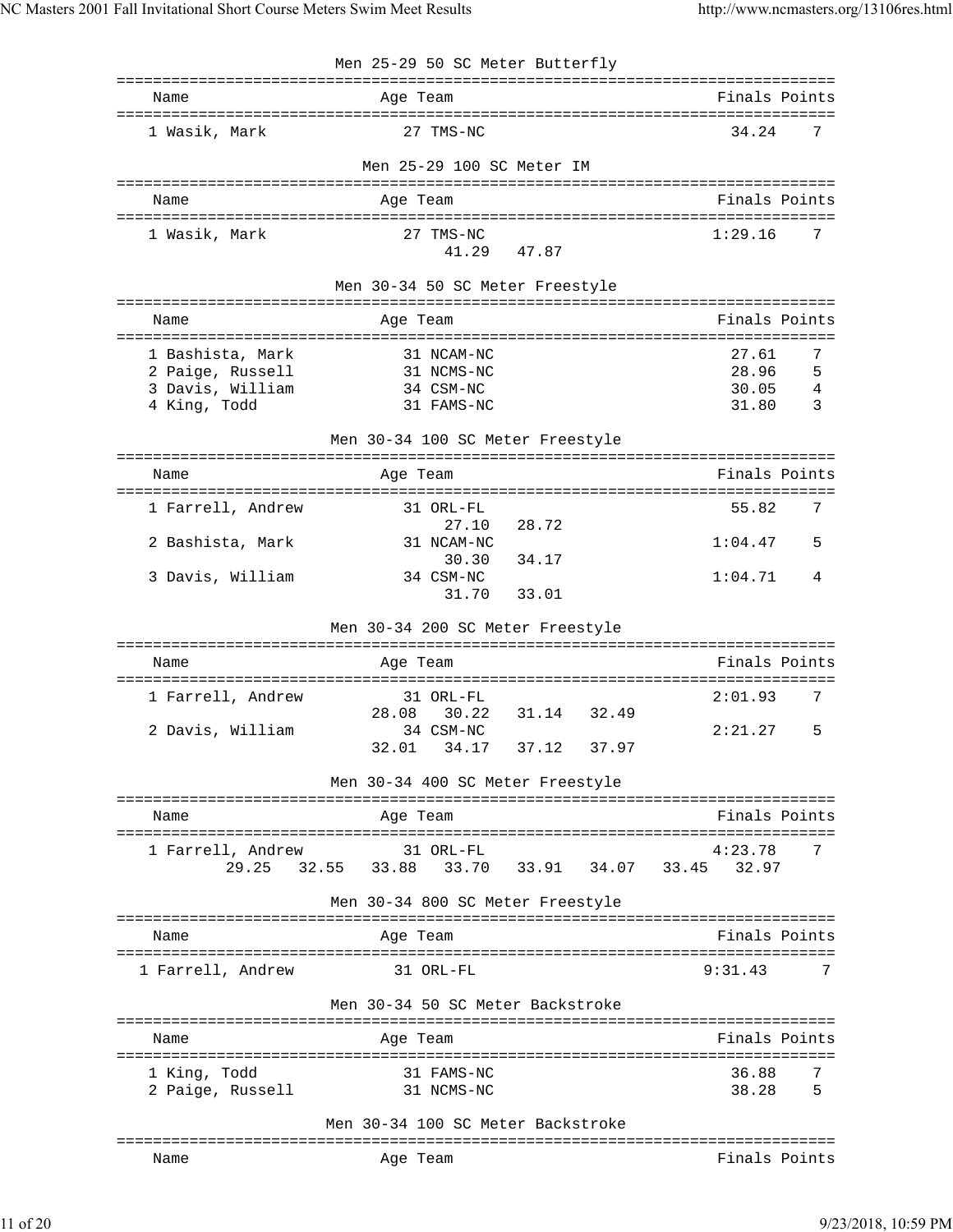| 1 Farrell, Andrew                     | 31 ORL-FL<br>30.84<br>33.21                 | 1:04.05        | 7      |
|---------------------------------------|---------------------------------------------|----------------|--------|
|                                       | Men 30-34 50 SC Meter Breaststroke          |                |        |
| Name                                  | Age Team                                    | Finals Points  |        |
| 1 Paige, Russell<br>2 King, Todd      | 31 NCMS-NC<br>31 FAMS-NC                    | 38.12<br>39.85 | 7<br>5 |
|                                       | Men 30-34 50 SC Meter Butterfly             |                |        |
| Name                                  | Age Team                                    | Finals Points  |        |
| :================<br>1 Bashista, Mark | ============<br>31 NCAM-NC                  | 30.05          | 7      |
| 2 Paige, Russell                      | 31 NCMS-NC                                  | 31.65          | 5      |
| 3 King, Todd                          | 31 FAMS-NC                                  | 32.94          | 4      |
|                                       | Men 30-34 100 SC Meter IM                   |                |        |
| Name                                  | Age Team                                    | Finals Points  |        |
| 1 Bashista, Mark                      | 31 NCAM-NC                                  | 1:13.56        | 7      |
|                                       | 33.74<br>39.82                              |                |        |
|                                       | Men 35-39 50 SC Meter Freestyle             |                |        |
| Name                                  | Age Team                                    | Finals Points  |        |
|                                       |                                             |                |        |
| 1 Stewart, Henry                      | 37 RAM-NC                                   | 24.98          | 7      |
| 2 Hackney, Ben                        | 37 NCMS-NC                                  | 44.17          | 5      |
|                                       | Men 35-39 100 SC Meter Freestyle            |                |        |
| Name                                  | Age Team                                    | Finals Points  |        |
| 1 Mangrum, John                       | 38 RAM-NC                                   | 1:09.19        | 7      |
|                                       | 32.62<br>36.57                              |                |        |
| 2 Holshouser, Jay                     | 39 RAM-NC                                   | 1:16.29        | 5      |
|                                       | 40.44<br>35.85                              |                |        |
|                                       | Men 35-39 200 SC Meter Freestyle            |                |        |
| Name                                  | -----------------<br>Age Team               | Finals Points  |        |
| ==========                            |                                             |                |        |
| 1 Ponder, Reggie                      | 38 NCMS-NC<br>51.97 1:03.77 1:06.52 1:09.16 | 4:11.42        |        |
|                                       | Men 35-39 1500 SC Meter Freestyle           |                |        |
| Name                                  | Age Team                                    | Finals Points  |        |
| 1 Ponder, Reggie                      | 38 NCMS-NC                                  | 35:49.10       | 7      |
|                                       | Men 35-39 50 SC Meter Backstroke            |                |        |
|                                       |                                             |                |        |
| Name                                  | Age Team                                    | Finals Points  |        |
| 1 Stewart, Henry                      | 37 RAM-NC                                   | 30.35          | 7      |
| 2 Mangrum, John                       | 38 RAM-NC                                   | 36.88          | 5      |
| 3 Holshouser, Jay                     | 39 RAM-NC                                   | 45.62          | 4      |
|                                       |                                             |                |        |

## Men 35-39 100 SC Meter Backstroke

===============================================================================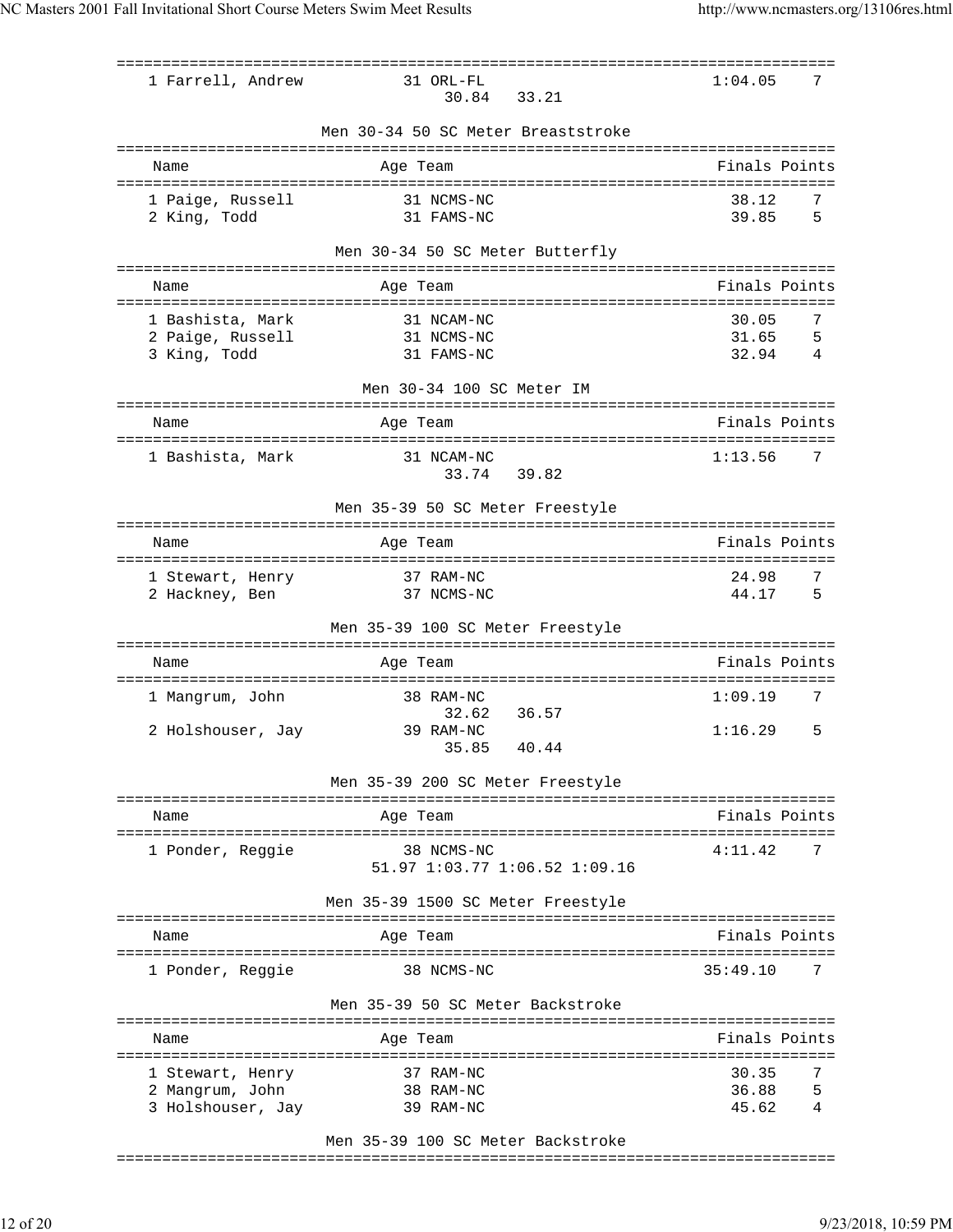| Name                               | Age Team                                                     | Finals Points            |
|------------------------------------|--------------------------------------------------------------|--------------------------|
| 1 Mangrum, John                    | 38 RAM-NC<br>40.16 43.06                                     | 1:23.22<br>7             |
|                                    | Men 35-39 50 SC Meter Breaststroke                           |                          |
| Name                               | Age Team                                                     | Finals Points            |
| 1 Hackney, Ben                     | 37 NCMS-NC                                                   | 1:02.79<br>7             |
|                                    | Men 35-39 50 SC Meter Butterfly                              |                          |
| Name                               | Age Team                                                     | Finals Points            |
| 1 Stewart, Henry                   | 37 RAM-NC                                                    | 27.36<br>7               |
|                                    | Men 35-39 100 SC Meter IM                                    |                          |
| Name                               | Age Team                                                     | Finals Points            |
| 1 Mangrum, John                    | 38 RAM-NC                                                    | 1:18.55<br>7             |
|                                    | 35.89 42.66                                                  |                          |
|                                    | Men 35-39 200 SC Meter IM                                    |                          |
| Name                               | Age Team                                                     | Finals Points            |
| 1 Mangrum, John                    | 38 RAM-NC                                                    | 2:51.13<br>7             |
|                                    | 35.49<br>42.80 51.00<br>41.84                                |                          |
|                                    | Men 40-44 50 SC Meter Freestyle                              |                          |
| Name                               | Age Team                                                     | Finals Points            |
|                                    |                                                              |                          |
| 1 Kennedy, Gene<br>2 Johnson, Arne | 42 CSM-NC<br>40 NCMS-NC                                      | 27.76<br>7<br>29.48<br>5 |
|                                    | Men 40-44 100 SC Meter Freestyle                             |                          |
|                                    |                                                              |                          |
| Name                               | Age Team                                                     | Finals Points            |
| 1 Kennedy, Gene                    | 42 CSM-NC                                                    | 1:02.26<br>7             |
|                                    | 30.20<br>32.06                                               |                          |
| 2 Johnson, Arne                    | 40 NCMS-NC<br>29.60<br>32.95                                 | 1:02.55<br>5             |
| 3 Weischedel, Brian                | 41 NCMS-NC                                                   | 1:02.99<br>4             |
| 4 Seidler, Howard                  | 30.36 32.63<br>40 CSM-NC                                     | 1:07.19<br>3             |
|                                    | 32.12 35.07                                                  |                          |
|                                    | Men 40-44 200 SC Meter Freestyle                             |                          |
| Name                               | Age Team                                                     | Finals Points            |
| 1 Kennedy, Gene                    | 42 CSM-NC                                                    | 2:20.11<br>7             |
|                                    | 32.02 35.97 36.74 35.38                                      |                          |
|                                    | Men 40-44 400 SC Meter Freestyle                             |                          |
| Name                               | Age Team                                                     | Finals Points            |
|                                    | 1 Weischedel, Brian 41 NCMS-NC                               | 7<br>5:02.37             |
| 2 Kennedy, Gene                    | 34.52 37.92 38.84 38.90 38.60 38.36 38.37 36.86<br>42 CSM-NC | 5:06.62<br>5             |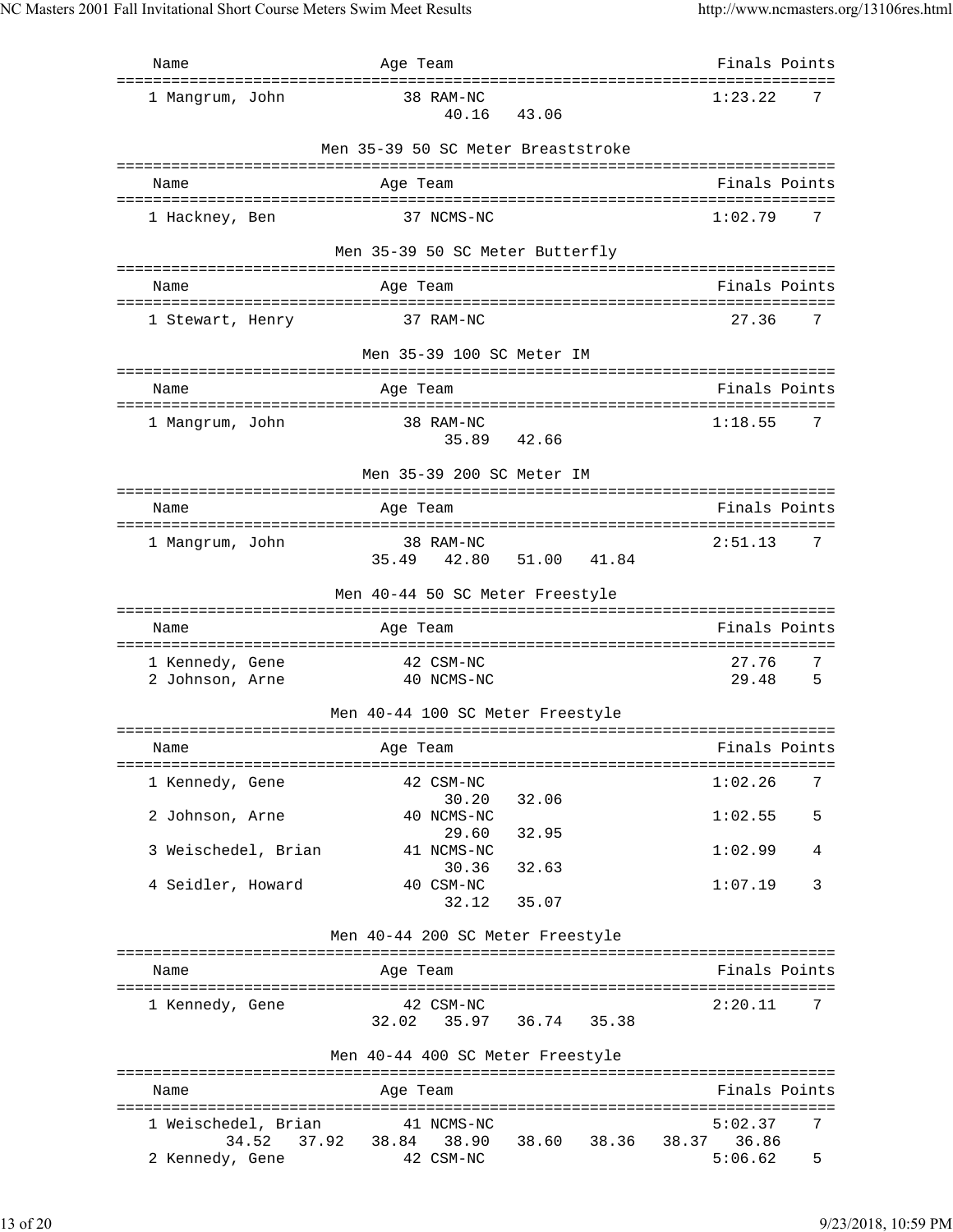| 34.51<br>3 Matysek, Joseph<br>39.14 | 38.46 39.22<br>39.46<br>44 CSM-NC<br>42.46 42.26 42.20 |             | 38.40 38.64 39.46<br>38.47<br>5:24.87<br>40.14 39.53 40.00 39.14 | 4 |
|-------------------------------------|--------------------------------------------------------|-------------|------------------------------------------------------------------|---|
|                                     | Men 40-44 1500 SC Meter Freestyle                      |             |                                                                  |   |
| Name                                | Age Team                                               |             | Finals Points                                                    |   |
| 1 Matysek, Joseph                   | 44 CSM-NC                                              |             | 23:07.73                                                         | 7 |
|                                     | Men 40-44 50 SC Meter Backstroke                       |             |                                                                  |   |
| Name                                | Age Team                                               |             | Finals Points                                                    |   |
| 1 Lehman, Fritz                     | 42 RAM-NC                                              |             | 28.77                                                            | 7 |
| 2 Johnson, Arne                     | 40 NCMS-NC                                             |             | 33.60                                                            | 5 |
|                                     | Men 40-44 100 SC Meter Backstroke                      |             |                                                                  |   |
| Name                                | Age Team                                               |             | Finals Points<br>:=================================              |   |
| 1 Lehman, Fritz                     | 42 RAM-NC                                              |             | 1:02.57                                                          | 7 |
| 2 Johnson, Arne                     | 31.10<br>40 NCMS-NC                                    | 31.47       | 1:15.43                                                          | 5 |
| 3 Seidler, Howard                   | 36.42<br>40 CSM-NC                                     | 39.01       | 1:18.37                                                          | 4 |
| 4 Weischedel, Brian                 | 38.30<br>41 NCMS-NC                                    | 40.07       | 1:20.63                                                          | 3 |
| 5 Matysek, Joseph                   | 39.68<br>44 CSM-NC                                     | 40.95       | 1:31.36                                                          | 2 |
|                                     | Men 40-44 200 SC Meter Backstroke                      |             |                                                                  |   |
|                                     |                                                        |             |                                                                  |   |
| Name                                | Age Team                                               |             | Finals Points                                                    |   |
| 1 Seidler, Howard                   | 40 CSM-NC<br>42.87 44.69 44.09 43.61                   |             | 2:55.26                                                          | 7 |
|                                     | Men 40-44 50 SC Meter Breaststroke                     |             |                                                                  |   |
| Name                                | Age Team                                               |             | Finals Points                                                    |   |
| 1 Waldbauer, Eric                   | 42 RAM-NC                                              |             | 38.01                                                            | 7 |
|                                     | Men 40-44 100 SC Meter Breaststroke                    |             |                                                                  |   |
|                                     |                                                        |             |                                                                  |   |
| Name                                | Age Team                                               |             | Finals Points                                                    |   |
| 1 Waldbauer, Eric                   | 42 RAM-NC                                              | 40.04 43.89 | 1:23.93                                                          | 7 |
|                                     | Men 40-44 200 SC Meter Breaststroke                    |             |                                                                  |   |
| Name                                | Age Team                                               |             | Finals Points                                                    |   |
| 1 Waldbauer, Eric                   | 42 RAM-NC                                              |             | 2:29.51                                                          | 7 |
|                                     |                                                        |             |                                                                  |   |
|                                     | Men 40-44 100 SC Meter Butterfly                       |             |                                                                  |   |
| Name                                | Age Team                                               |             | Finals Points                                                    |   |
| 1 Weischedel, Brian                 | 41 NCMS-NC                                             |             | 1:09.87                                                          | 7 |
| 2 Matysek, Joseph                   | 33.23<br>44 CSM-NC                                     | 36.64       | 1:19.49                                                          | 5 |
|                                     |                                                        | 37.20 42.29 |                                                                  |   |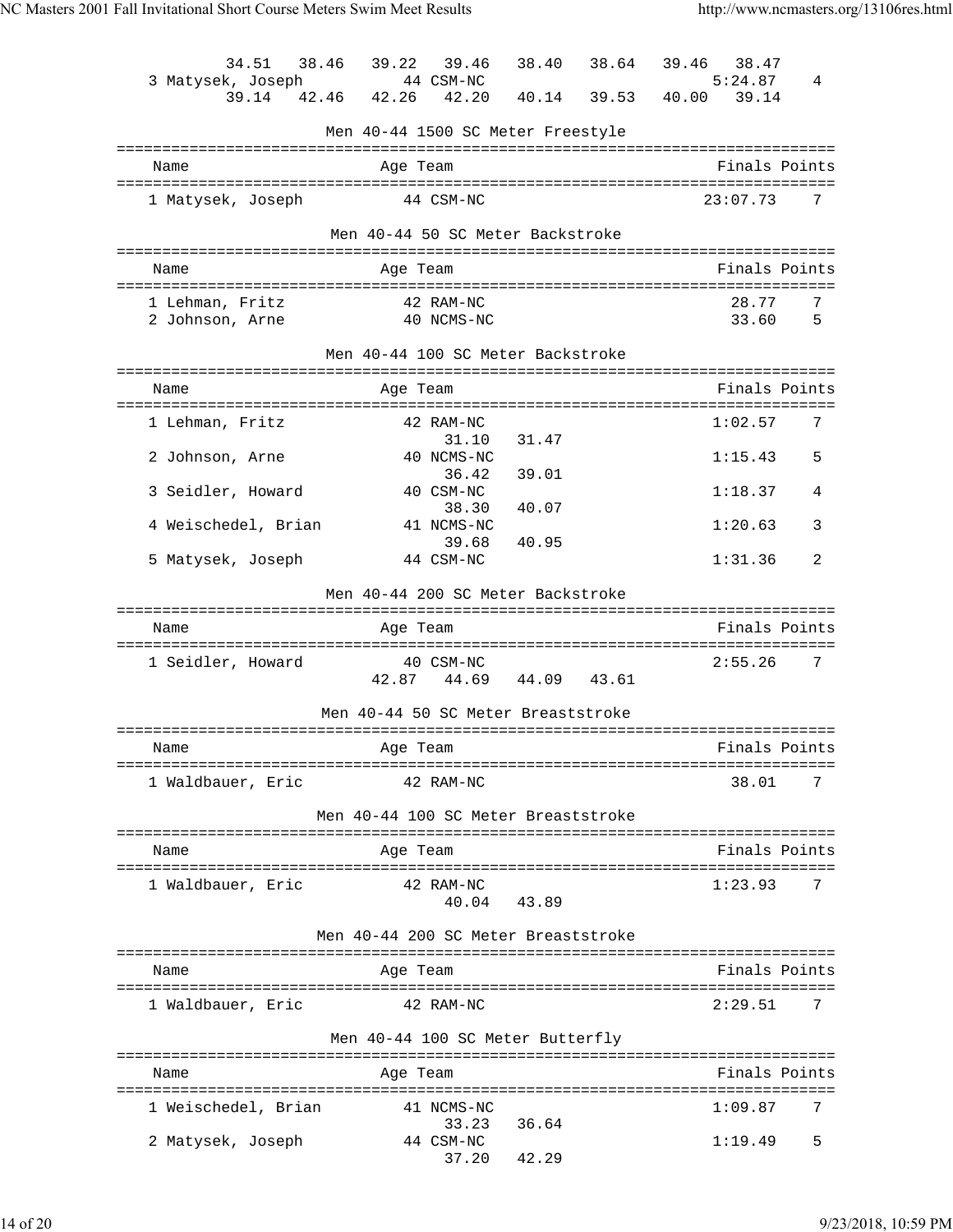|                                     | Men 40-44 100 SC Meter IM                  |                          |
|-------------------------------------|--------------------------------------------|--------------------------|
| Name                                | Age Team                                   | Finals Points            |
| 1 Johnson, Arne                     | 40 NCMS-NC<br>39.02<br>33.32               | 1:12.34<br>7             |
| 2 Weischedel, Brian                 | 41 NCMS-NC<br>38.14<br>35.01               | 1:13.15<br>5             |
| 3 Waldbauer, Eric                   | 42 RAM-NC<br>41.01<br>37.03                | 1:18.04<br>4             |
| 4 Matysek, Joseph                   | 44 CSM-NC<br>38.09<br>40.73                | 1:18.82<br>3             |
| 5 Seidler, Howard                   | 40 CSM-NC<br>36.24<br>43.53                | 1:19.77<br>2             |
| 6 Hoke, Randal                      | 43 RAM-NC<br>38.36<br>46.61                | 1:24.97<br>1             |
|                                     | Men 40-44 200 SC Meter IM                  |                          |
|                                     |                                            |                          |
| Name                                | Age Team                                   | Finals Points            |
| 1 Lehman, Fritz                     | 42 RAM-NC<br>42.52 33.87<br>30.63<br>36.40 | 2:23.42<br>7             |
| 2 Johnson, Arne                     | 40 NCMS-NC<br>31.85<br>40.95  47.81  40.26 | 2:40.87<br>5             |
| 3 Waldbauer, Eric                   | 42 RAM-NC<br>37.28 46.19<br>47.56 41.55    | 2:52.58<br>4             |
| 4 Hoke, Randal                      | 43 RAM-NC<br>49.31<br>58.87 46.24<br>39.06 | 3<br>3:13.48             |
|                                     | Men 45-49 50 SC Meter Freestyle            |                          |
| Name                                | Age Team                                   | Finals Points            |
| 1 Carrow, Hill                      | 46 RAM-NC                                  | 28.27<br>7               |
|                                     | Men 45-49 1500 SC Meter Freestyle          |                          |
| Name                                | Age Team                                   | Finals Points            |
|                                     | 1 Facchine, Kevin 5 46 RAM-NC              | 20:03.62 7               |
|                                     | Men 45-49 200 SC Meter Backstroke          |                          |
| Name                                | Age Team                                   | Finals Points            |
| 1 Carrow, Hill                      | 46 RAM-NC<br>41.09  44.84  43.98  42.98    | 2:52.89<br>7             |
|                                     | Men 45-49 50 SC Meter Butterfly            |                          |
| Name                                | Age Team                                   | Finals Points            |
|                                     |                                            |                          |
| 1 Facchine, Kevin<br>2 Carrow, Hill | 46 RAM-NC<br>46 RAM-NC                     | 30.80<br>7<br>5<br>31.24 |
|                                     | Men 45-49 100 SC Meter Butterfly           |                          |
| Name                                | Age Team                                   | Finals Points            |

## Name **Age Team Age Team** Finals Points =============================================================================== 1 Facchine, Kevin 33.22 37.48 2 Carrow, Hill 46 RAM-NC 1:11.41 5 33.91 37.50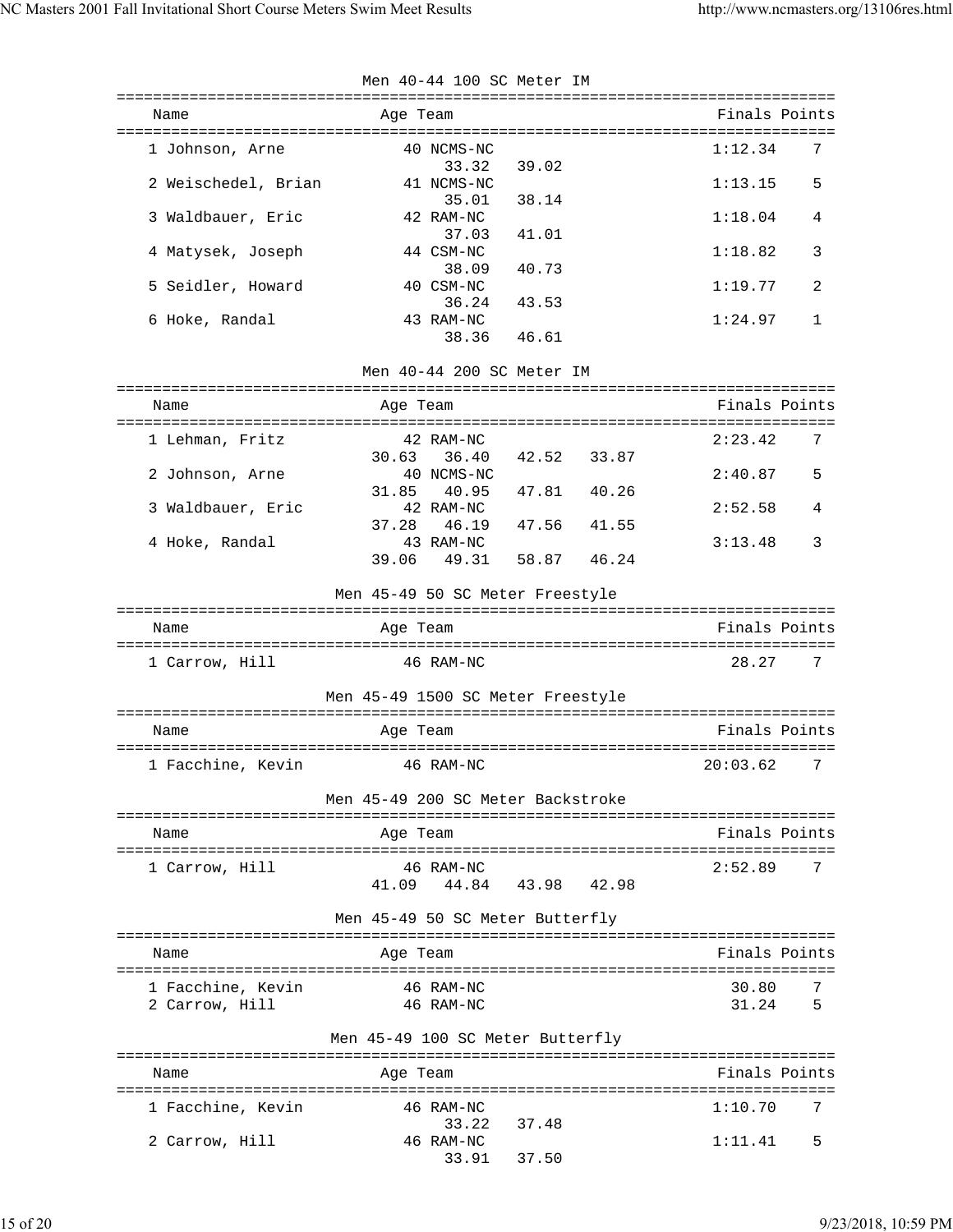|                                                     | Men 45-49 100 SC Meter IM                                              |                                                |
|-----------------------------------------------------|------------------------------------------------------------------------|------------------------------------------------|
| Name                                                | Age Team                                                               | Finals Points<br>============================= |
| 1 Facchine, Kevin                                   | 46 RAM-NC<br>38.05<br>32.80                                            | 1:10.85<br>7                                   |
|                                                     | Men 45-49 200 SC Meter IM                                              |                                                |
| Name                                                | Age Team                                                               | Finals Points                                  |
| 1 Carrow, Hill                                      | 46 RAM-NC<br>44.64<br>50.13 37.48<br>34.01                             | 2:46.26<br>7                                   |
|                                                     | Men 45-49 400 SC Meter IM<br>=====================                     |                                                |
| Name                                                | ========================<br>Age Team<br>=============                  | Finals Points                                  |
| 1 Facchine, Kevin                                   | 46 RAM-NC<br>34.74 40.73 45.69 45.24 49.44 50.12 40.47 37.17           | 7<br>5:43.60                                   |
|                                                     | Men 50-54 50 SC Meter Freestyle                                        |                                                |
| Name                                                | Age Team                                                               | Finals Points                                  |
| 1 Glass, Ernie<br>2 Richelson, Andrew 54 Unattached | 52 CSM-NC                                                              | 28.84<br>7<br>31.41<br>5                       |
|                                                     | Men 50-54 100 SC Meter Freestyle                                       |                                                |
| Name                                                | Age Team                                                               | Finals Points                                  |
| 1 Richelson, Andrew                                 | 54 Unattached<br>34.57 39.21                                           | 1:13.78<br>7                                   |
|                                                     | Men 50-54 200 SC Meter Freestyle                                       |                                                |
| Name                                                | Age Team                                                               | Finals Points                                  |
| 1 King, Carl                                        | 54 FAMS-NC<br>47.19  49.70  46.32<br>43.58                             | 7<br>3:06.79                                   |
|                                                     | Men 50-54 400 SC Meter Freestyle<br>================================== |                                                |
| Name                                                | Age Team                                                               | Finals Points                                  |
| 1 King, Carl<br>45.41<br>48.06                      | 54 FAMS-NC<br>50.93<br>54.65<br>52.32<br>53.70                         | 6:48.44<br>7<br>53.73<br>49.64                 |
|                                                     | Men 50-54 50 SC Meter Butterfly                                        |                                                |
| Name                                                | Age Team                                                               | Finals Points                                  |
| 1 Glass, Ernie<br>2 Richelson, Andrew               | 52 CSM-NC<br>54 Unattached                                             | 31.96<br>34.88<br>5                            |
|                                                     | Men 50-54 100 SC Meter Butterfly                                       |                                                |
| Name                                                | Age Team                                                               | Finals Points                                  |
| 1 Glass, Ernie                                      | 52 CSM-NC<br>33.40<br>43.48                                            | 1:16.88<br>7                                   |

Men 50-54 100 SC Meter IM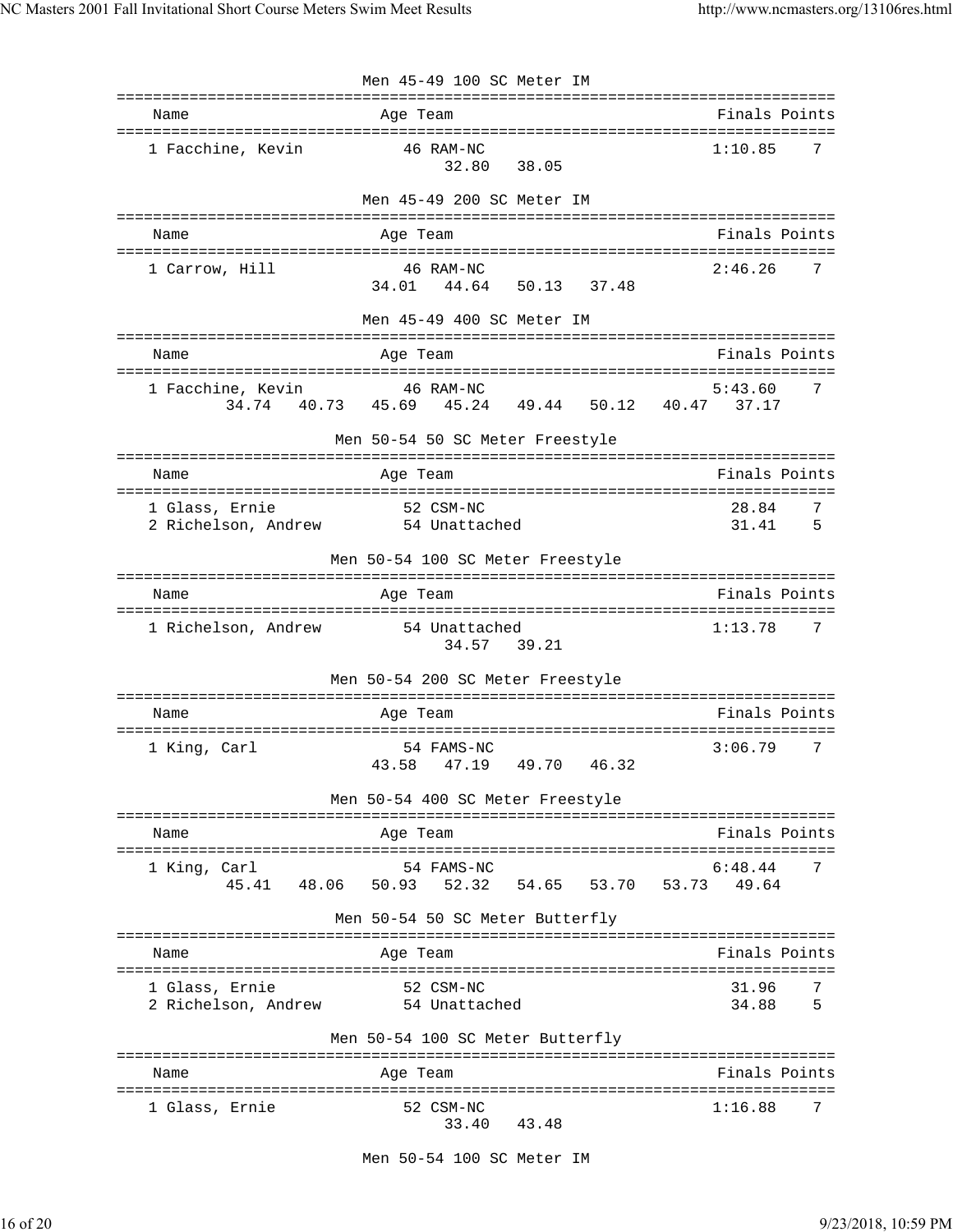| Name                              | Age Team                                               | Finals Points            |
|-----------------------------------|--------------------------------------------------------|--------------------------|
| 1 Richelson, Andrew               | 54 Unattached<br>42.54 46.10                           | 1:28.64<br>7             |
|                                   | Men 55-59 50 SC Meter Freestyle                        |                          |
| Name                              | Age Team                                               | Finals Points            |
|                                   |                                                        |                          |
| 1 White, Bernie                   | 58 CSM-NC                                              | 32.80<br>7               |
|                                   | Men 55-59 400 SC Meter Freestyle                       |                          |
| Name                              | Age Team                                               | Finals Points            |
| 1 Lawrence, John L                | 55 PEAK-NC                                             | 5:08.98<br>7             |
|                                   | 37.69  38.16  38.51  38.94  39.08  39.23  39.07  38.30 |                          |
|                                   | Men 55-59 100 SC Meter Backstroke                      |                          |
| Name                              | Age Team                                               | Finals Points            |
|                                   |                                                        | 7                        |
| l Lawrence, John L                | 55 PEAK-NC<br>38.81<br>39.39                           | 1:18.20                  |
|                                   | Men 55-59 200 SC Meter Backstroke                      |                          |
| Name                              | Age Team                                               | Finals Points            |
| 1 Lawrence, John L                | 55 PEAK-NC                                             | 2:44.20<br>7             |
|                                   | 39.86 41.08 41.88 41.38                                |                          |
|                                   | Men 55-59 50 SC Meter Butterfly                        |                          |
| Name                              | Age Team                                               | Finals Points            |
| 1 White, Bernie                   | 58 CSM-NC                                              | 34.02<br>7               |
|                                   | Men 55-59 100 SC Meter Butterfly                       |                          |
| =========================<br>Name | Age Team                                               | Finals Points            |
|                                   |                                                        |                          |
| 1 White, Bernie                   | 58 CSM-NC<br>44.92<br>49.18                            | 1:34.10<br>7             |
|                                   | Men 60-64 50 SC Meter Freestyle                        |                          |
| Name                              | Age Team                                               | Finals Points            |
| ========================          |                                                        |                          |
| 1 Clark, Jerry<br>2 Enyart, Jim   | 64 CSM-NC<br>60 WYM-NC                                 | 29.38<br>7<br>39.15<br>5 |
|                                   | Men 60-64 100 SC Meter Freestyle                       |                          |
|                                   |                                                        |                          |
| Name                              | Age Team                                               | Finals Points            |
| 1 Clark, Jerry                    | 64 CSM-NC<br>34.44<br>33.27                            | 1:07.71<br>7             |
| 2 Enyart, Jim                     | 60 WYM-NC                                              | 1:30.24<br>5             |
|                                   | 47.19<br>43.05                                         |                          |
|                                   | Men 60-64 200 SC Meter Freestyle                       |                          |
| Name                              | Age Team                                               | Finals Points            |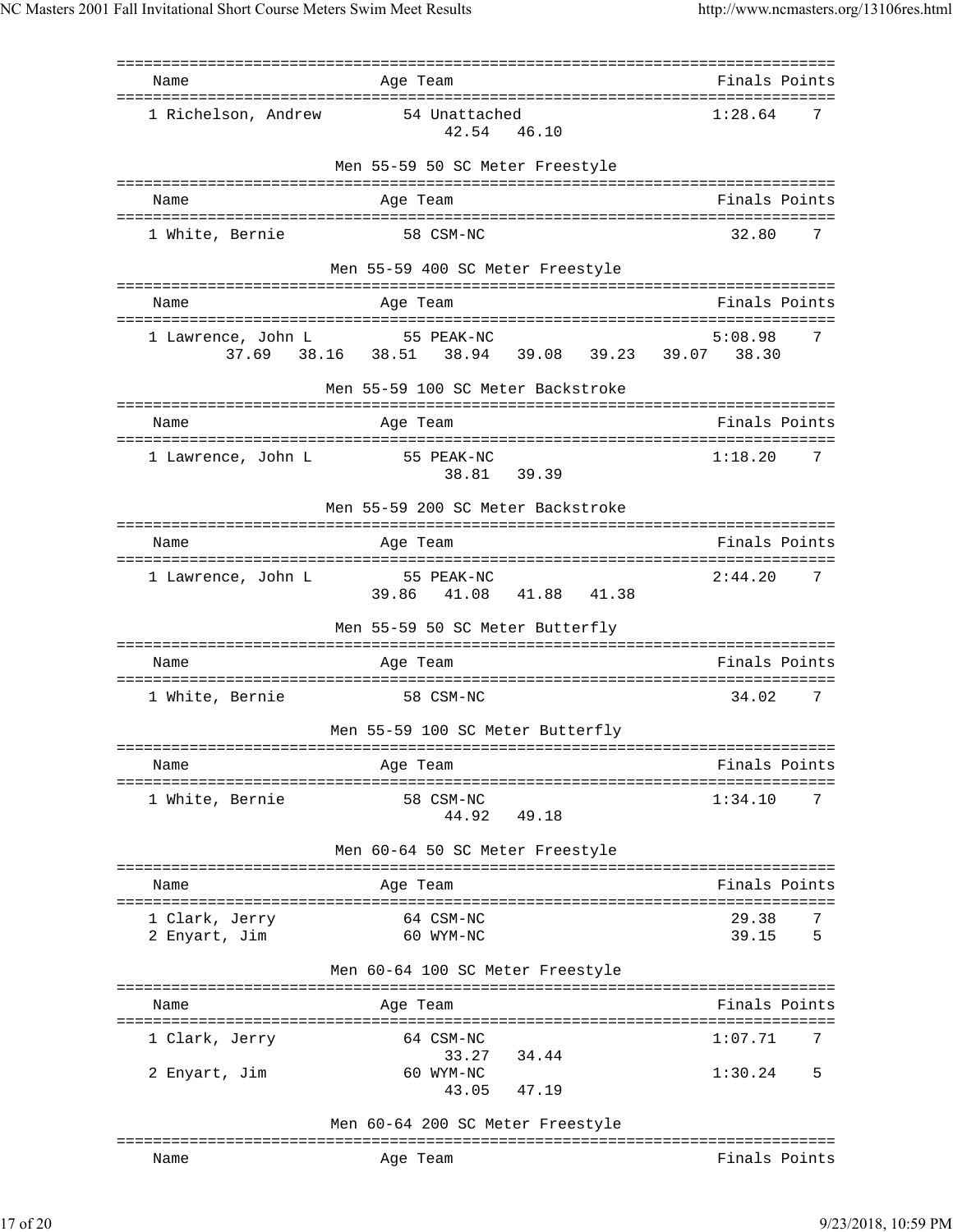|                              | ================                    |             |                              |   |
|------------------------------|-------------------------------------|-------------|------------------------------|---|
| 1 Clark, Jerry               | 64 CSM-NC                           |             | 2:30.99                      | 7 |
|                              | 35.58<br>38.35                      | 39.02 38.04 |                              |   |
|                              | Men 60-64 400 SC Meter Freestyle    |             |                              |   |
|                              |                                     |             |                              |   |
| Name                         | Age Team                            |             | Finals Points                |   |
| 1 Clark, Jerry               | 64 CSM-NC                           |             | 5:34.16                      | 7 |
| 39.52 40.97 40.43            | 44.35                               | 42.08 42.14 | 43.52<br>41.15               |   |
| 2 Enyart, Jim<br>45.32 50.83 | 60 WYM-NC                           |             | 6:48.88<br>52.86 52.75 52.31 | 5 |
|                              | 52.00<br>51.93                      |             | 50.88                        |   |
|                              | Men 60-64 800 SC Meter Freestyle    |             |                              |   |
| Name                         | Age Team                            |             | Finals Points                |   |
| 1 Clark, Jerry               | 64 CSM-NC                           |             | 11:40.63                     | 7 |
|                              | Men 60-64 50 SC Meter Backstroke    |             |                              |   |
| Name                         | Age Team                            |             | Finals Points                |   |
| 1 Enyart, Jim                | 60 WYM-NC                           |             | 58.55                        | 7 |
|                              | Men 60-64 100 SC Meter Butterfly    |             |                              |   |
| Name                         | Age Team                            |             | Finals Points                |   |
| 1 Kitchell, Richard          | 61 PEAK-NC<br>37.50                 | 41.12       | 1:18.62                      | 7 |
|                              | Men 60-64 200 SC Meter Butterfly    |             |                              |   |
| Name                         | Age Team                            |             | Finals Points                |   |
| 1 Kitchell, Richard          | 61 PEAK-NC                          |             | 3:00.45                      | 7 |
|                              | Men 60-64 100 SC Meter IM           |             |                              |   |
| Name                         | Age Team                            |             | Finals Points                |   |
| 1 Enyart, Jim                | 60 WYM-NC<br>59.03 1:05.73          |             | 2:04.76                      | 7 |
|                              | Men 70-74 50 SC Meter Breaststroke  |             |                              |   |
| Name                         | Age Team                            |             | Finals Points                |   |
| 1 Kortheuer, John            | 70 CSM-NC                           |             | 38.36                        | 7 |
|                              | Men 70-74 100 SC Meter Breaststroke |             |                              |   |
| Name                         | Age Team                            |             | Finals Points                |   |
|                              |                                     |             |                              |   |
| 1 Kortheuer, John            | 70 CSM-NC<br>41.85                  | 45.96       | 1:27.81                      | 7 |
|                              | Men 70-74 100 SC Meter IM           |             |                              |   |
| Name                         | Age Team                            |             | Finals Points                |   |
|                              |                                     |             |                              |   |
| 1 Kortheuer, John            | 70 CSM-NC<br>39.29                  | 41.06       | 1:20.35                      | 7 |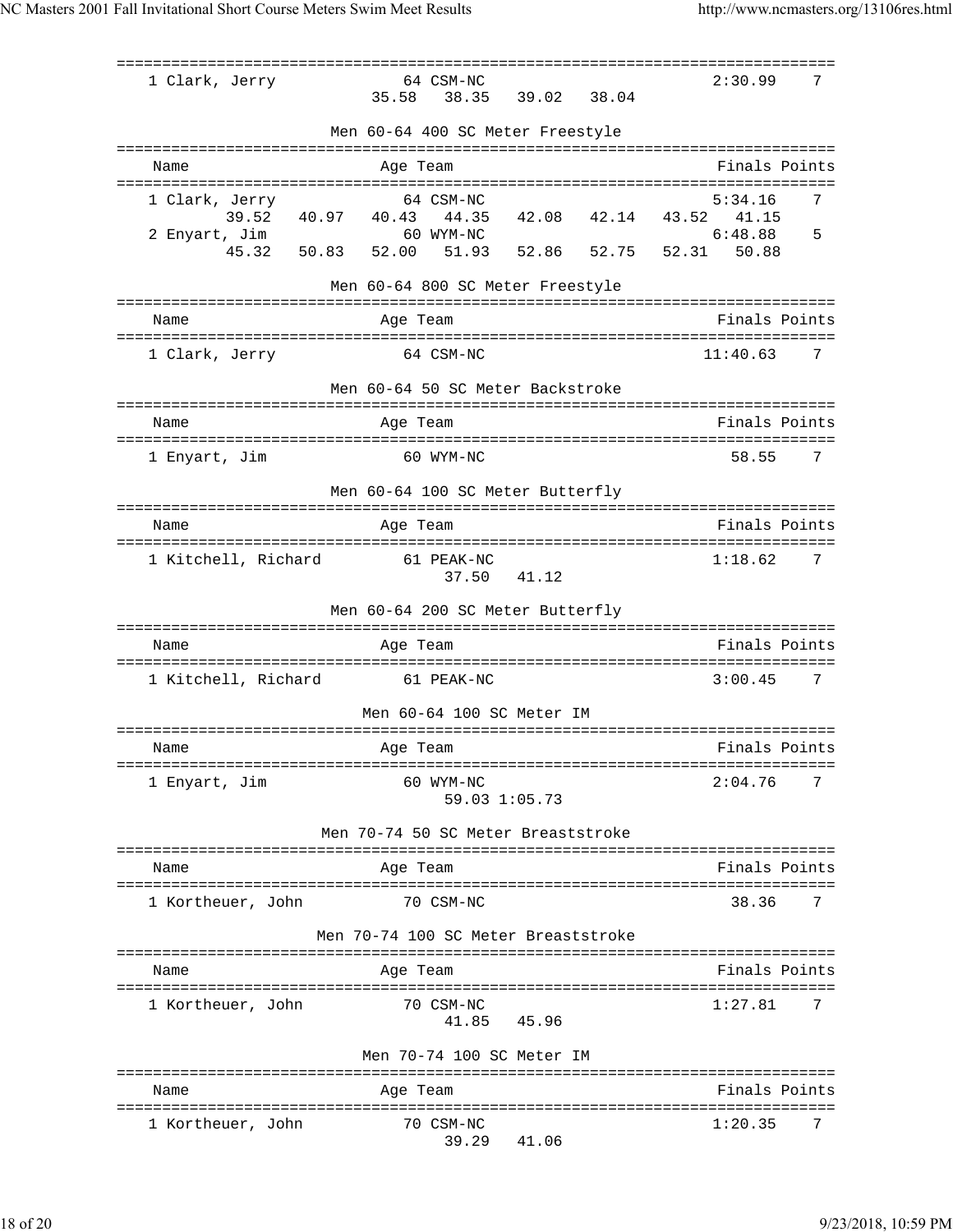Men 75-79 50 SC Meter Freestyle =============================================================================== Name Age Team Age Team Finals Points =============================================================================== 1 Perry, Robert 78 NCAM-NC 43.91 7 Men 75-79 100 SC Meter Freestyle =============================================================================== Name Age Team Finals Points =============================================================================== 1 Perry, Robert 78 NCAM-NC 1:48.14 7 50.29 57.85 Men 75-79 200 SC Meter Freestyle =============================================================================== Name Age Team Age Team Finals Points =============================================================================== 1 Perry, Robert 78 NCAM-NC 4:04.83 7 53.70 1:03.75 1:07.26 1:00.12 Men 75-79 400 SC Meter Freestyle =============================================================================== Name **Age Team Age Team** Finals Points =============================================================================== 1 Perry, Robert 78 NCAM-NC 11:15.83 7 58.97 1:03.15 1:07.41 1:06.55 1:09.29 1:09.06 1:12.02 3:29.38 Women 100-119 200 SC Meter Freestyle Relay =============================================================================== Team Finals Points =============================================================================== 1 Unattached-NC 'A' 2:14.85 14 1) Robinson, Robin 44 2) DeVeaugh-Geiss, Angela 25 3) Shepard, Julie 24 4) Johnson, Candice 22 Women 100-119 200 SC Meter Medley Relay =============================================================================== Team Finals Points =============================================================================== 1 Unattached 'A' 2:00.00 14<br>1) Johnson, Candice 22 2 2) DeVeaugh-Geiss, Angela 25 1) Johnson, Candice 22 3) Shepard, Julie 24 4) Robinson, Robin 44 Women 120-159 200 SC Meter Medley Relay =============================================================================== Team Finals Points =============================================================================== 1 Raleigh Area Masters-NC 'A' 2:29.78 14 1) Blackwell, Ceil 61 2) Hill, Carla 25 3) DeMilia, Mary 30 4) Chappell, Rynda 27 Men 120-159 200 SC Meter Medley Relay =============================================================================== Team Finals Points and the Community of the Community of the Community of the Points Points of the Community of the Community of the Community of the Community of the Community of the Community of the Community of the Comm =============================================================================== 1 Raleigh Area Masters-NC 'A' 2:15.70 14 1) Mangrum, John 38 2) Holshouser, Jay 39 3) Farrell, Andrew 31 4) Wilk, Tomas 28 Men 160-199 200 SC Meter Freestyle Relay =============================================================================== Team Finals Points =============================================================================== 1 Raleigh Area Masters-NC 'A' 2:00.19 14 1) Facchine, Kevin 46 2) Mangrum, John 38